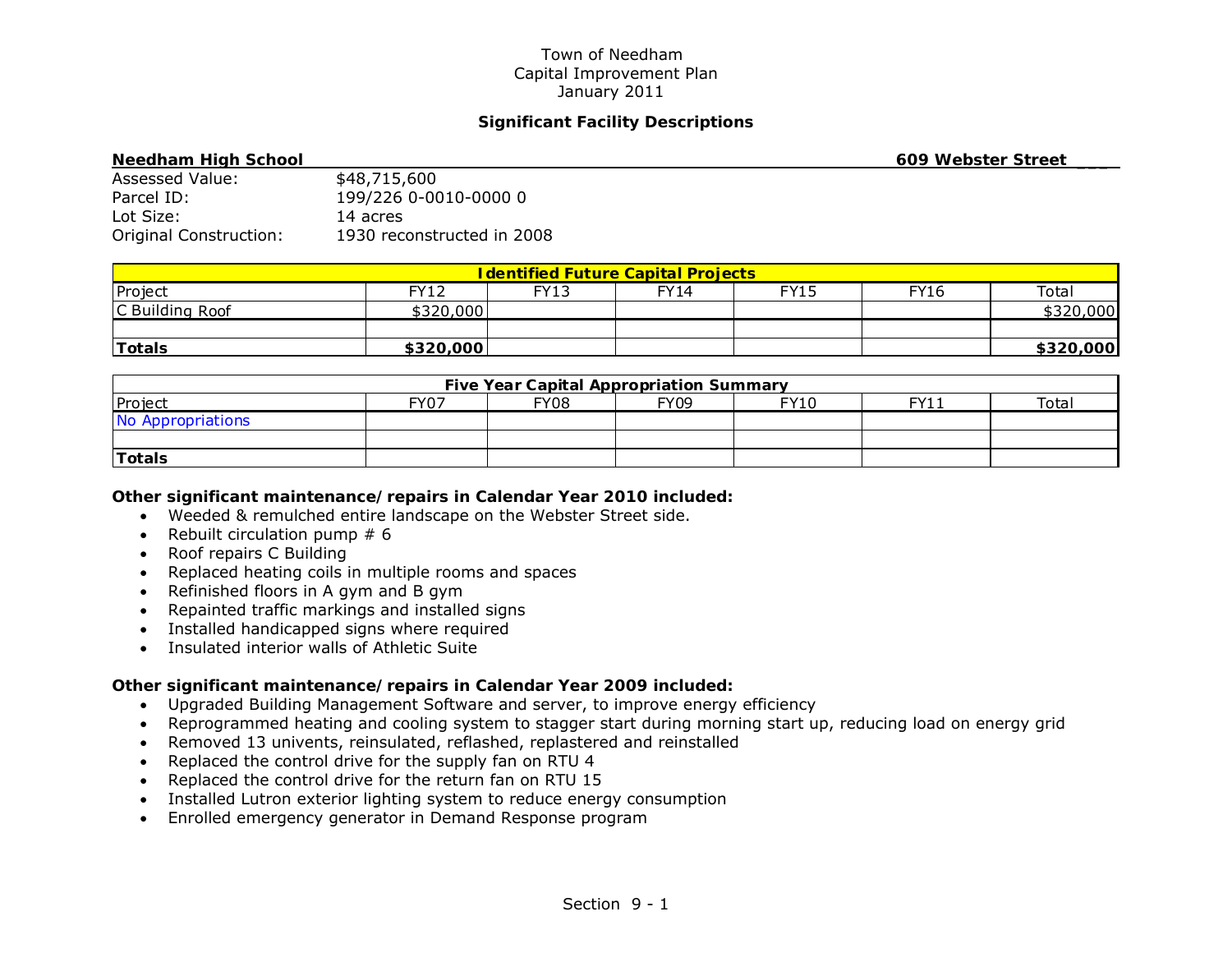- Provided power and electrical outlets for wood shop
- Provided additional electrical outlets and for new school store
- Add additional electrical outlets in Art room to accommodate potting wheels
- Installed chair rails in nurses office
- Excavated trenches along sidewalks of plaza and installed 1 ½" trap rock improve drainage and prevent erosion
- Refinished floor in the A Gym
- Roof repairs

## *Other significant maintenance/repairs in Calendar Year 2008 included:*

- Assisted in several office relocations with all services
- External lock work and exit devices serviced
- Provided service for laboratory chemical cleanup
- Roof repairs

- Moved, stored, and disposed of furniture and equipment items in conjunction with the renovation project
- Set up maintenance contracts for the new emergency generator, elevators, fire alarm system, HVAC chiller unit, acid neutralization system, fire alarm system, etc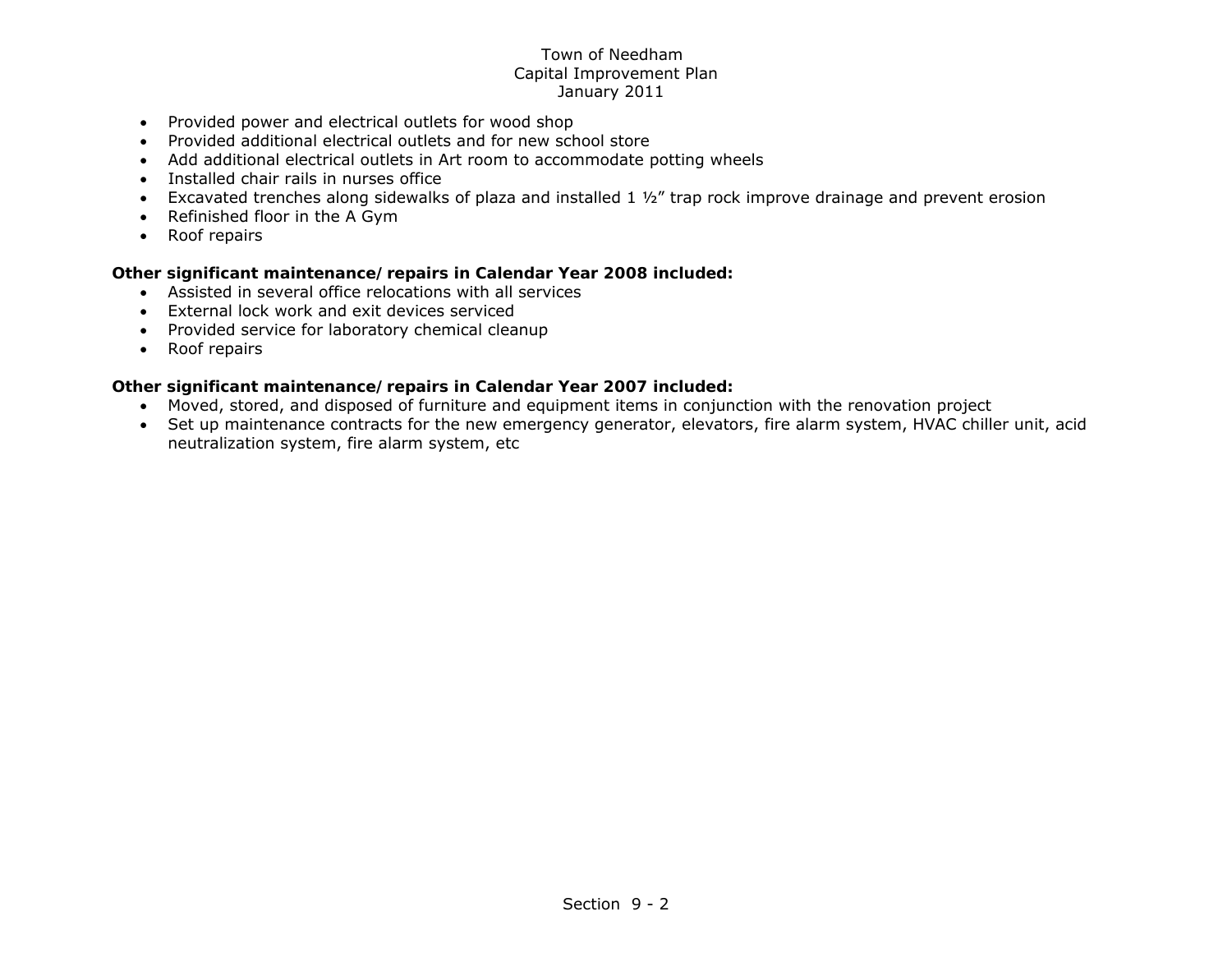## William F Pollard Middle School **200 Harris Avenue**

| Assessed Value:        | \$25,580,800                            |
|------------------------|-----------------------------------------|
| Parcel ID:             | 199/035 0-0001-0000 0                   |
| Lot Size:              | 26.57 acres                             |
| Original Construction: | 1957 with modular classrooms added 2002 |

| <b>I dentified Future Capital Projects</b> |             |             |             |             |             |             |  |
|--------------------------------------------|-------------|-------------|-------------|-------------|-------------|-------------|--|
| Project                                    | <b>FY12</b> | <b>FY13</b> | <b>FY14</b> | <b>FY15</b> | <b>FY16</b> | Total       |  |
| Auditorium & Science Lab                   |             |             |             |             |             |             |  |
| Rehabilitation                             | \$1,084,270 |             |             |             |             | \$1,084,270 |  |
| Interior & Exterior                        | \$758,000   |             |             |             |             | \$758,000   |  |
| Improvements Phase 1                       |             |             |             |             |             |             |  |
|                                            |             |             |             |             |             |             |  |
| <b>Totals</b>                              | \$1,842,270 |             |             |             |             | \$1,842,270 |  |

| <b>Five Year Capital Appropriation Summary</b>          |             |           |             |      |             |             |  |
|---------------------------------------------------------|-------------|-----------|-------------|------|-------------|-------------|--|
| Project                                                 | <b>FY07</b> | FY08      | <b>FY09</b> | FY10 | FY11        | Total       |  |
| Technology & Electrical<br>Upgrades#                    | \$41,000    | \$787,000 |             |      |             | \$828,000   |  |
| Portable Classroom Design                               | cancelled   |           |             |      |             |             |  |
| Replace Exterior & Locks Doors                          |             |           | \$175,000   |      |             | \$175,000   |  |
| Condition Analysis                                      |             |           |             |      | \$30,000    | \$30,000    |  |
| Design & Engineering for<br>Newman Temporary Relocation |             |           |             |      | \$30,000    | \$30,000    |  |
| Roof Design & Replacement                               |             |           |             |      | \$3,500,000 | \$3,500,000 |  |
| Interior & Exterior<br>Improvements Phase 1             |             |           |             |      | \$442,000   | \$442,000   |  |
| <b>Totals</b>                                           | \$41,000    | \$787,000 | \$175,000   |      | \$4,002,000 | \$5,005,000 |  |

- Replaced the skirt under the modular classrooms
- Reactivated AHU-5
- Installed sink and extended water and drain service for room 286
- Installed motion light switches in all rest rooms, storage areas and small meeting rooms
- Asbestos abatement in various areas
- Stripped and reconstructed girls bathroom
- Rebuilt heating circulator pump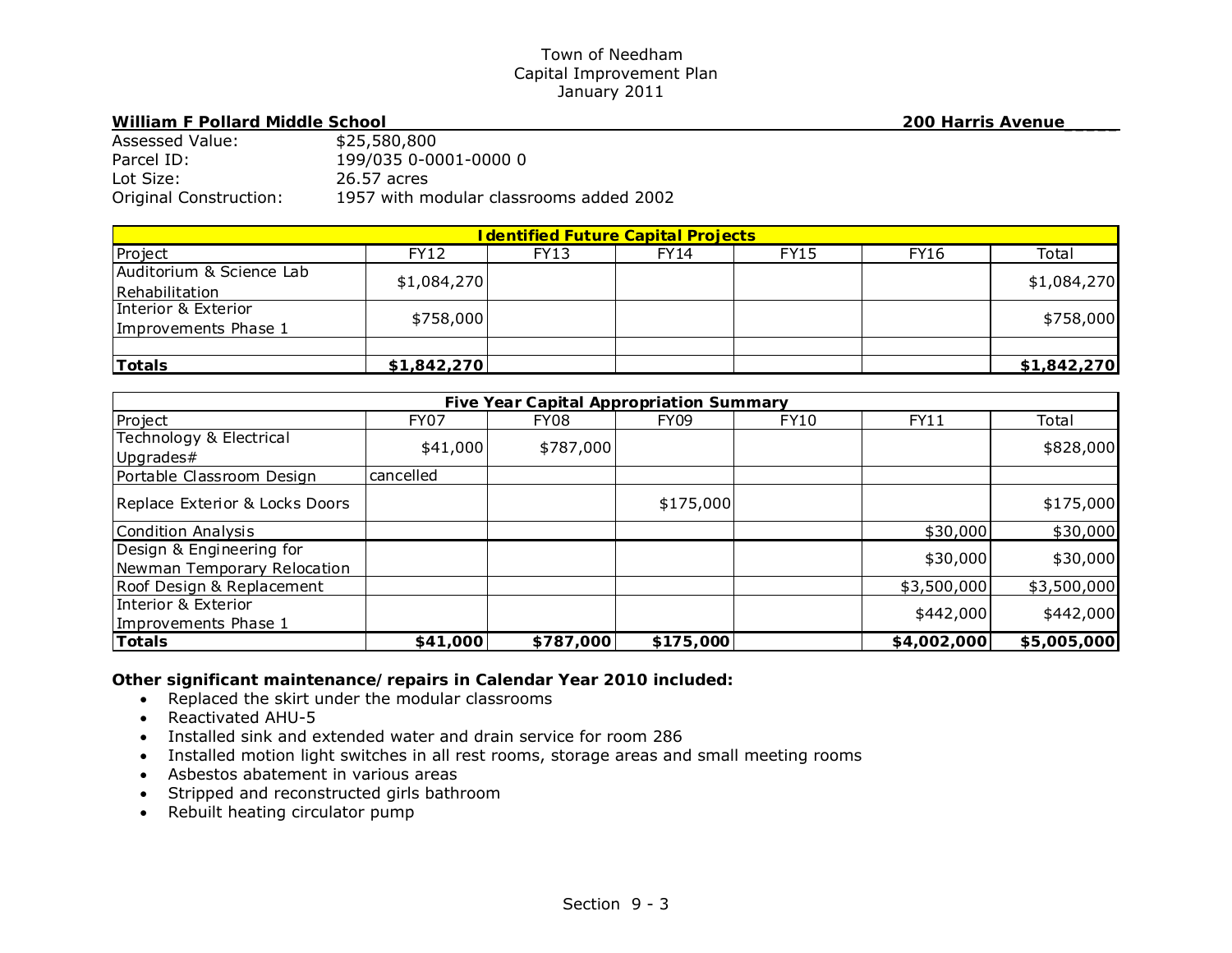- $\bullet$ Replaced heating circulator pump
- $\bullet$ Interior painting

## *Other significant maintenance/repairs in Calendar Year 2009 included:*

- Converted classroom to science room, installing counter, sink and extending water and drain service
- Converted Art classroom to Wood Working classroom, upgrading electrical service and installed counters and cabinets
- Asbestos abatement in rooms 260 and 200 (Administrative Offices)
- Carpet installed in rooms 260 and 200 (Administrative Offices)
- Remove VCT tile and installed cushioned flooring in the weight room
- Installed Rentar Fuel Catalyst to reduce oil consumption
- Cleaned all duct work
- Painted a number of corridors, bathrooms and boys locker room
- Replaced all exterior doors and locks
- Refinished Auditorium Stage floor
- Roof repairs

# *Other significant maintenance/repairs in Calendar Year 2008 included:*

- Asbestos abatement in lecture hall and storage areas
- Floor area carpet installed
- Paint work in and around kitchen
- Painted traffic control lines
- Repairs to PA system
- Roof repairs

- Replaced vinyl stair treads and risers on the front corridor stairwell
- Replaced carpeting in the main office suite
- Installed a partition wall and door to convert a large Special Education room into a smaller room and a private office
- Painted 2 corridors and several classrooms using funds from spring 2007 ATM, Article 38
- Replaced signs and posts in the front bus loop and Harris Avenue parking lot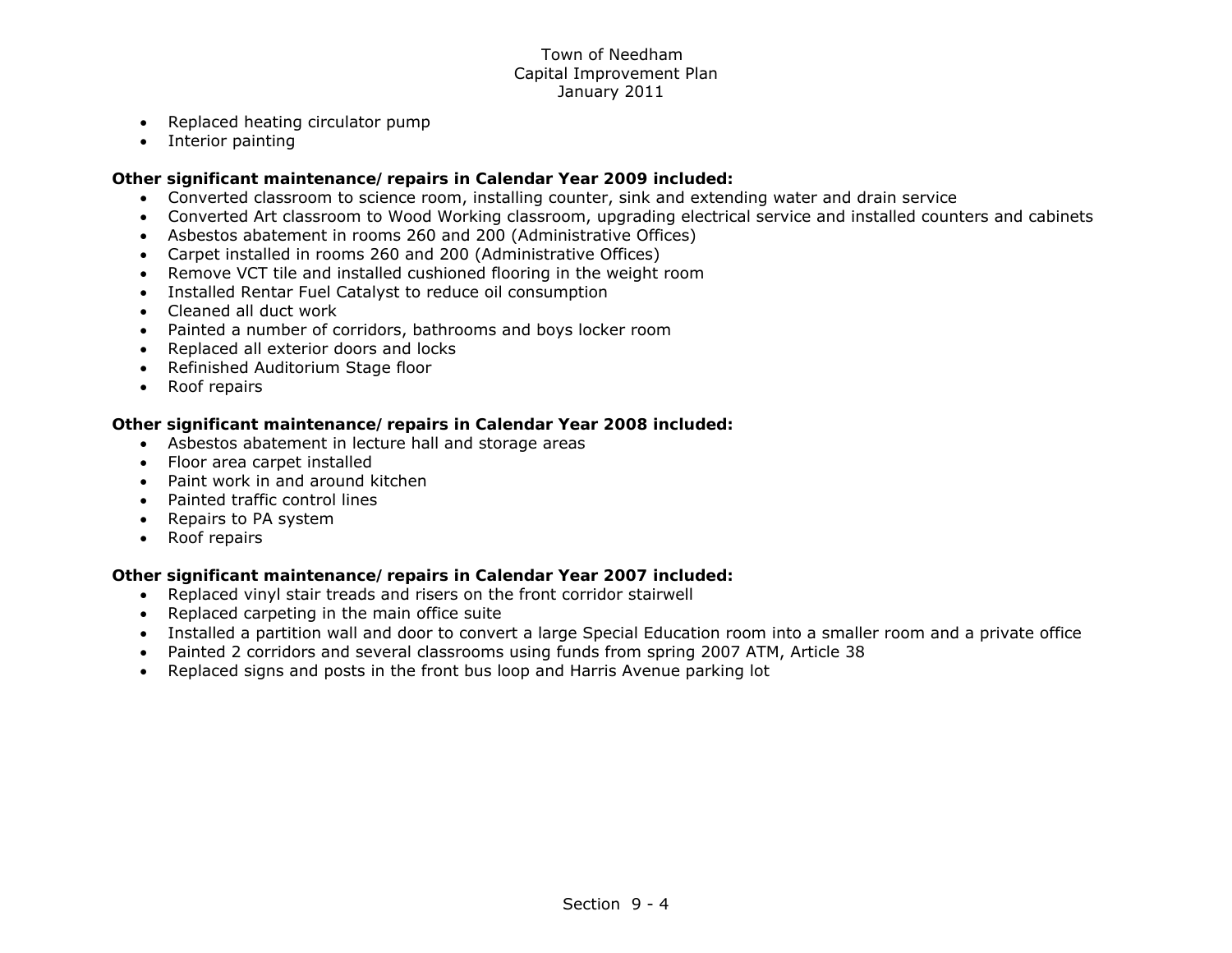#### **Mitchell Elementary School 187 Brookline Street\_\_\_**

| Assessed Value:        | \$7,354,800                               |
|------------------------|-------------------------------------------|
| Parcel ID:             | 199/056 0-0001-0000 0                     |
| Lot Size:              | 12.47 acres                               |
| Original Construction: | 1951 with an addition constructed in 1968 |

| <u>I dentified Future Capital Projects </u> |             |             |      |             |              |              |
|---------------------------------------------|-------------|-------------|------|-------------|--------------|--------------|
| Project                                     | <b>FY12</b> | <b>FY13</b> | FY14 | FY15        | FY16         | Total        |
| Renovation Project                          |             |             |      | \$1,733,200 | \$26,714,300 | \$28,447,500 |
|                                             |             |             |      |             |              |              |
| <b>Totals</b>                               |             |             |      | \$1,733,200 |              |              |

| <b>Five Year Capital Appropriation Summary</b> |             |          |             |             |          |           |  |
|------------------------------------------------|-------------|----------|-------------|-------------|----------|-----------|--|
| Project                                        | <b>FY07</b> | FY08     | <b>FY09</b> | <b>FY10</b> | FY11     | Total     |  |
| Roof Repair                                    | \$730,000   |          |             |             |          | \$730,000 |  |
| Electric Upgrade                               | \$40,000    |          |             |             |          | \$40,000  |  |
| Cooking & Serving Equipment                    |             | \$30,000 |             |             |          | \$30,000  |  |
| Parking Lot/Play Area#                         |             |          | \$80,000    |             |          | \$80,000  |  |
| Technology & Electrical                        |             |          |             | \$25,000    |          | \$25,000  |  |
| Improvements $#$                               |             |          |             |             |          |           |  |
| Condition Assessment #                         |             |          |             |             | \$25,000 | \$25,000  |  |
|                                                |             |          |             |             |          |           |  |
| <b>Totals</b>                                  | \$770,000   | \$30,000 | \$80,000    | \$25,000    | \$25,000 | \$930,000 |  |

# *Other significant maintenance/repairs in Calendar Year 2010 included:*

- Installed motion detector light switches in all bathrooms, storage rooms and small meeting rooms
- Repaired stairs in the kindergarten area
- Refinished the floors in gym, cafeteria and stage
- Interior painting
- Added additional graphics to the Building Management System

- Installed new electrical service for new kitchen refrigerator and freezer
- Replaced boiler number two
- Installed Rentar Fuel Catalyst to reduce oil consumption
- Asbestos abatement in eleven classrooms and school administration area
- Installed VCT tile in all abated areas
- Installed twelve low flow toilets (MWRA Grant)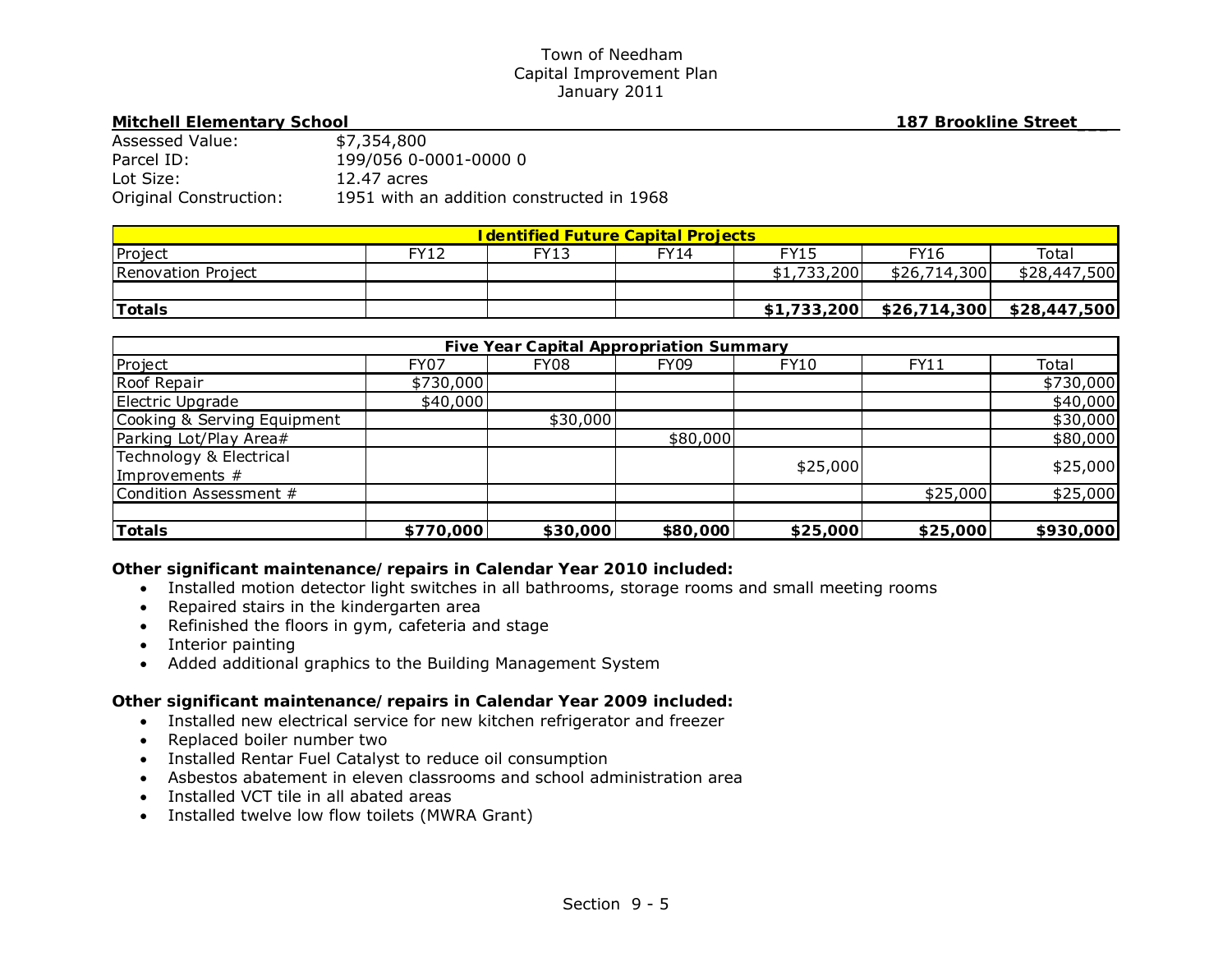- Cleaned all duct work
- Replaced electrical service from building to parking lot lights
- Refinished Cafeteria, Stage and Gym floors
- Painted two class rooms, principles office, nurses office and stage ceiling
- Installed covers over AC units for the winter
- Converted pneumatic heating controls to digital controls and added to Building Management System

# *Other significant maintenance/repairs in Calendar Year 2008 included:*

- Asbestos abatement in two classrooms
- Conducted energy assessment of building
- Electrical work on an as needed basis, and more thorough work on installing new electrical panels for kitchen area

- Replaced unit ventilators in four classrooms in the 1969 wing of the building. The four unit ventilators, which were only 5 years old, came from the renovated 1930 wing of High School.
- Painted several classrooms and one short corridor using funds from Spring 2007 ATM, Article 38
- Replaced all of the flat roofing on the building (approximately 26,000 s f) with cold applied built-up roofing which is warranted for 20 years. Funding for this project came from November 2006 STM, Article 12
- Replaced area rugs in 8 classrooms
- Replaced four roof top exhaust fans in conjunction with the roof replacement project
- Removed carpeting and installed vinyl composition floor tile in three small Special Education offices
- Repaved/patched a large section of the playground area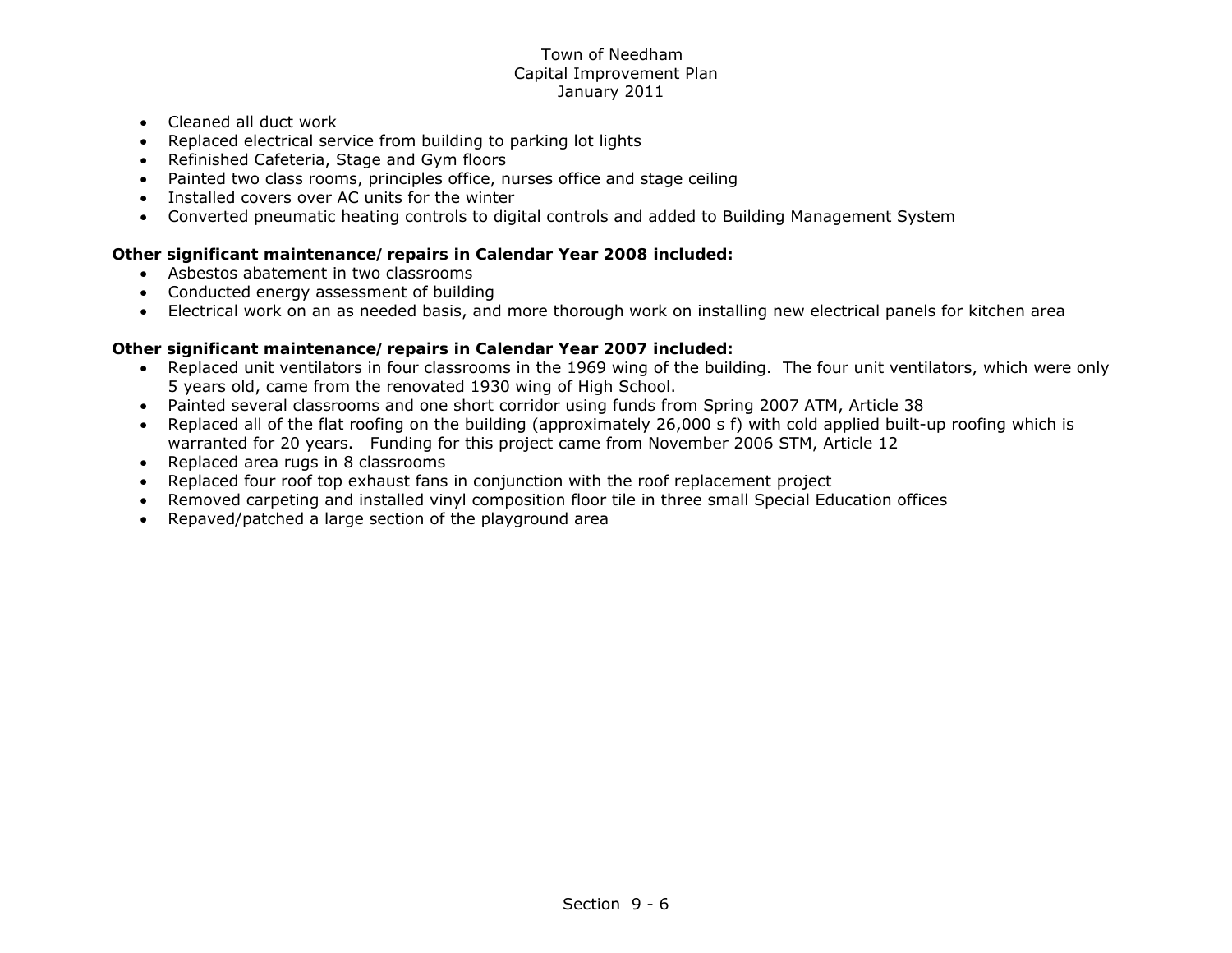#### **Hillside Elementary School\_\_\_ 28 Glen Gary Road \_\_\_\_**

| Assessed Value:        | \$4,472,700                                              |
|------------------------|----------------------------------------------------------|
| Parcel ID:             | 199/102 0-0001-0000 0                                    |
| Lot Size:              | 24.6 acres                                               |
| Original Construction: | 1960 with a 1968 addition and portable classrooms (1996) |

| <u><b>I dentified Future Capital Projects</b></u> |             |      |             |             |             |             |  |
|---------------------------------------------------|-------------|------|-------------|-------------|-------------|-------------|--|
| Project                                           | <b>FY12</b> | FY13 | <b>FY14</b> | <b>FY15</b> | FY16        | Total       |  |
| Renovation Design                                 |             |      |             |             | \$1,878,600 | \$1,878,600 |  |
|                                                   |             |      |             |             |             |             |  |
| <b>ITotals</b>                                    |             |      |             |             | \$1,878,600 | \$1,878,600 |  |

| <b>Five Year Capital Appropriation Summary</b> |             |          |             |             |          |           |  |
|------------------------------------------------|-------------|----------|-------------|-------------|----------|-----------|--|
| Project                                        | <b>FY07</b> | FY08     | <b>FY09</b> | <b>FY10</b> | FY11     | Total     |  |
| Cooking & Serving Equipment                    |             | \$33,000 |             |             |          | \$33,000  |  |
| Parking Lot/Play Area#                         |             |          | \$80,000    |             |          | \$80,000  |  |
| Shed#                                          |             |          | \$10,000    |             |          | \$10,000  |  |
| Door Replacements                              |             |          |             | \$81,600    |          | \$81,600  |  |
| Technology & Electrical                        |             |          |             | \$25,000    |          | \$25,000  |  |
| Improvements $#$                               |             |          |             |             |          |           |  |
| Condition Assessment#                          |             |          |             |             | \$25,000 | \$25,000  |  |
|                                                |             |          |             |             |          |           |  |
| <b>Totals</b>                                  |             | \$33,000 | \$90,000    | \$106,600   | \$25,000 | \$254,600 |  |

# *Other significant maintenance/repairs in Calendar Year 2010 included:*

- Converted pneumatic HV control system to digital HV control system and added to the Building Management System (stimulus funding)
- Replaced heating coil in cafeteria air handling unit
- Replaced heating coil in room 10
- Refinished gym floor
- Install new bathroom stalls in three girls bathrooms and 3 boys bathrooms
- Refurbished flag pole
- Replaced two condensate pumps
- Cleaned duct work

- Removed and replaced decks and stairs for modular class rooms
- Replaced main water valve and secondary hot and cold water valves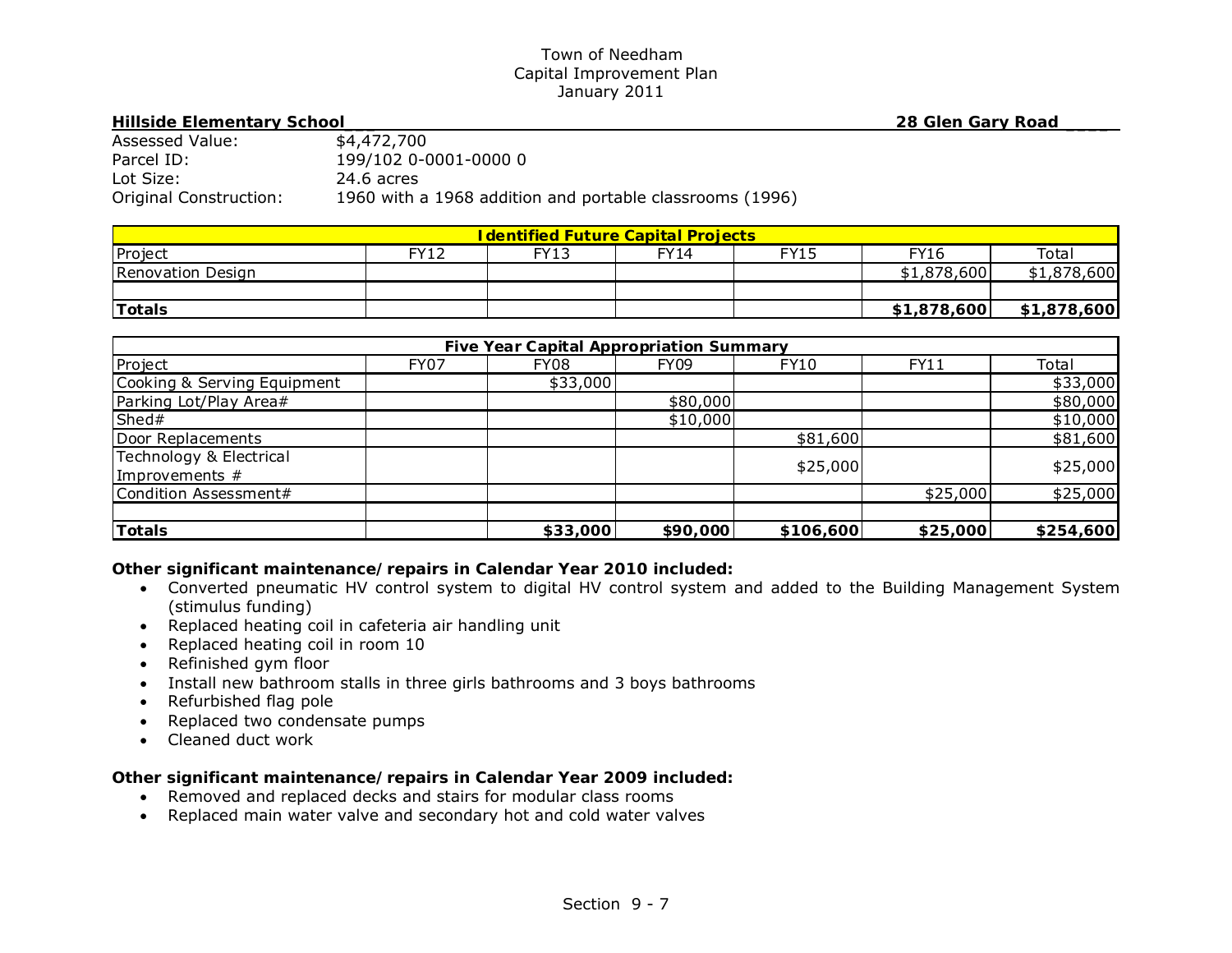- Replace four large exhaust fans
- Installed two AC's, including electrical service
- Replaced all faucet fixtures in bathrooms and class rooms
- Installed second Rentar Fuel Catalyst to reduce oil consumption
- Painted interior fire doors, interior door casings, selected hallway areas
- Refinished Gym floor
- Replaced light lenses
- Replaced bathroom stalls in one bathroom
- Replaced exterior doors
- Installed fence around dumpsters
- Caulked all exterior openings and AC units
- Installed covers over AC units for winter

# *Other significant maintenance/repairs in Calendar Year 2008 included:*

- Conducted energy assessment of building
- Conducted indoor mold assessment on modular classrooms
- Installed fuel catalyst in order to make boiler more efficient
- Replaced failing exit signs

- Replaced 20 ft of wall mounted counter/cabinet unit, including sink replacement, in each of kindergarten rooms #1 and  $#2$
- Installed four 13,000 BTU window style air conditioning units -- two in classroom #15 and two in classroom #17
- Filled numerous potholes and repaired pavement in the lower parking lot/ playground
- Replaced the rooftop HVAC unit on modular classroom  $#23$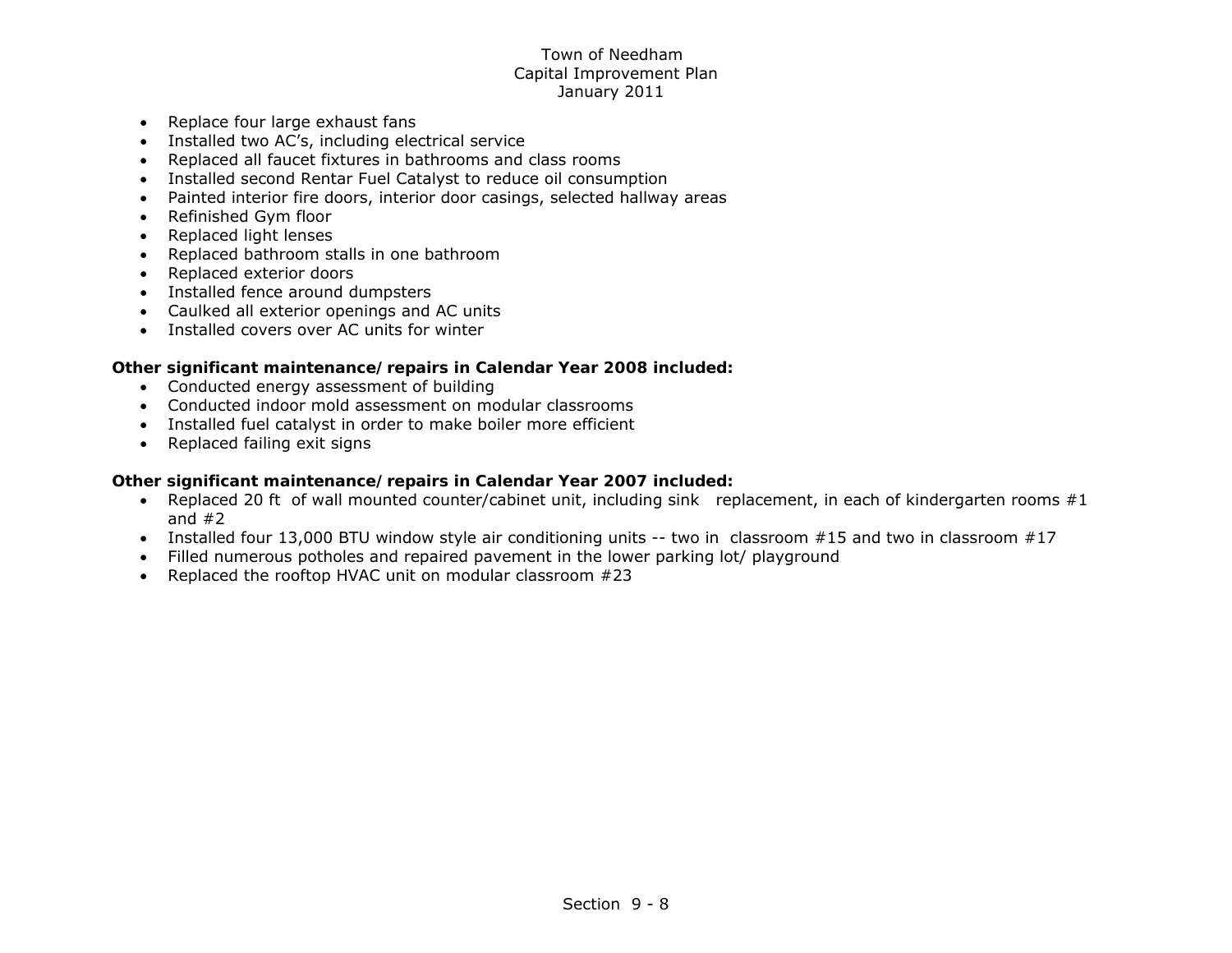#### **Broadmeadow Elementary School\_\_\_ 120 Broad Meadow Road**

| Assessed Value:        | \$13,193,900              |
|------------------------|---------------------------|
| Parcel ID:             | 199/013 0-0003-0000 0     |
| Lot Size:              | $11.2$ acres              |
| Original Construction: | 1951 with a 2002 addition |

| <b>I dentified Future Capital Projects</b> |             |      |             |             |             |       |  |
|--------------------------------------------|-------------|------|-------------|-------------|-------------|-------|--|
| Project                                    | <b>FY12</b> | FY13 | <b>FY14</b> | <b>FY15</b> | <b>FY16</b> | Total |  |
| No Requests                                |             |      |             |             |             |       |  |
|                                            |             |      |             |             |             |       |  |
| <b>Totals</b>                              |             |      |             |             |             |       |  |

| <b>Five Year Capital Appropriation Summary</b> |      |             |          |      |      |          |  |
|------------------------------------------------|------|-------------|----------|------|------|----------|--|
| Project                                        | FY07 | <b>FY08</b> | FY09     | FY10 | FY11 | Total    |  |
| Data Room AC Upgrade                           |      |             | \$25,000 |      |      | \$25,000 |  |
|                                                |      |             |          |      |      |          |  |
| <b>Totals</b>                                  |      |             | \$25,000 |      |      | \$25,000 |  |

## *Other significant maintenance/repairs in Calendar Year 2010 included:*

- $\bullet$ Installed main compressor in RTU 3
- $\bullet$ Replaced the flooring in rooms 55, 56, 60, 61 and the cafeteria
- $\bullet$ Cleaned entire air handling system (duct cleaning)
- $\bullet$ Refinished gym floor and stairs in Performance Center
- $\bullet$ Replaced three circulator pumps for the domestic hot water system
- $\bullet$ Interior painting

# *Other significant maintenance/repairs in Calendar Year 2009 included:*

- Install split AC unit in head end room
- Replaced the motor, for the supply fan on RTU 2
- Painted selected hallway areas and bathrooms
- Replaced three way heat valve in Air Handling ceiling unit in gym

## *Other significant maintenance/repairs in Calendar Year 2008 included:*

- Interior painting
- Repaired holes in walkway

# *Other significant maintenance/repairs in Calendar Year 2007 included:*

Installed wall padding at the ends of both basketball side courts in the gymnasium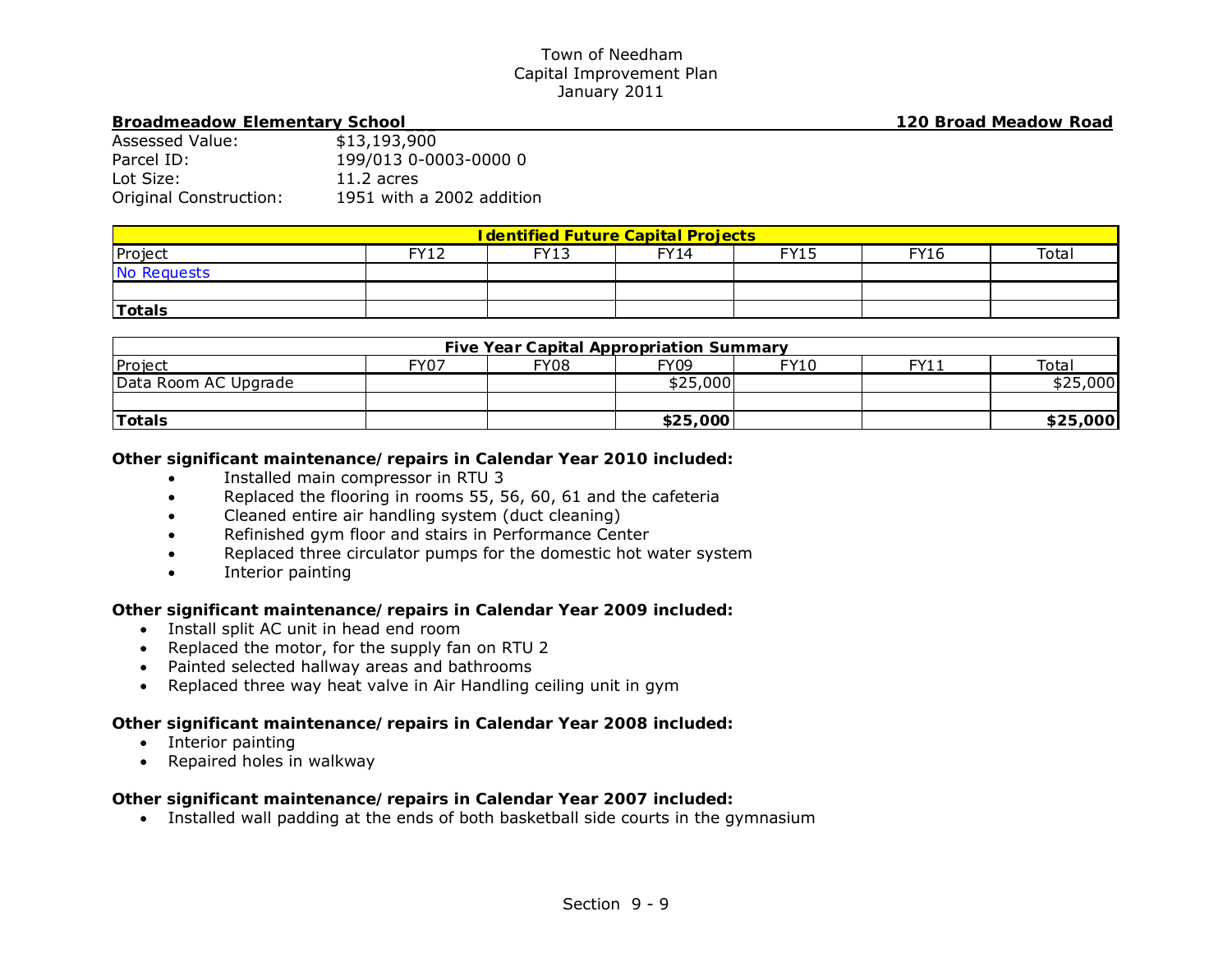- Repaired/replaced broken sections (plow damage) of concrete curbing in the front parking lot and back bus loop
- Painted six classrooms, two corridors, and the performance center using funds from Spring 2007 ATM, Article 38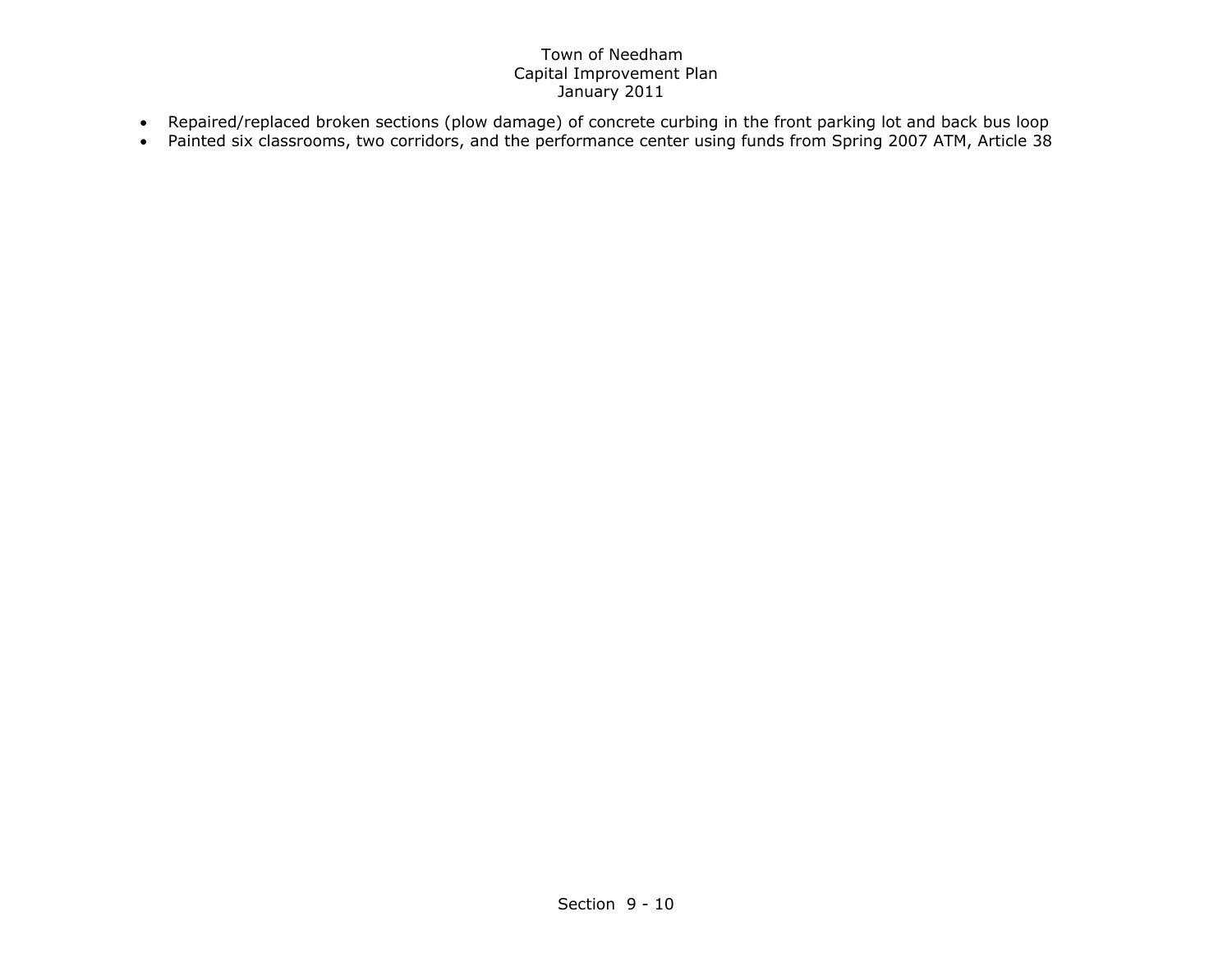#### **John Eliot Elementary School 135 Wellesley Avenue \_**

| Assessed Value:        | \$11,798,700               |
|------------------------|----------------------------|
| Parcel ID:             | 199/091 0-0019-0000 0      |
| Lot Size:              | 7.9 acres                  |
| Original Construction: | 1955 reconstructed in 2004 |

| <b>I dentified Future Capital Projects</b> |      |             |             |             |             |       |  |
|--------------------------------------------|------|-------------|-------------|-------------|-------------|-------|--|
| Project                                    | FY12 | <b>FY13</b> | <b>FY14</b> | <b>FY15</b> | <b>FY16</b> | Total |  |
| No Requests                                |      |             |             |             |             |       |  |
|                                            |      |             |             |             |             |       |  |
| Totals                                     |      |             |             |             |             |       |  |

| <b>Five Year Capital Appropriation Summary</b> |      |             |             |             |      |       |  |
|------------------------------------------------|------|-------------|-------------|-------------|------|-------|--|
| Project                                        | FY07 | <b>FY08</b> | <b>FY09</b> | <b>FY10</b> | FY11 | Total |  |
| No Appropriations                              |      |             |             |             |      |       |  |
|                                                |      |             |             |             |      |       |  |
| Totals                                         |      |             |             |             |      |       |  |

## *Other significant maintenance/repairs in Calendar Year 2010 included:*

- Replaced all the seals in boiler  $#1$
- Repaired marnolium flooring in the cafeteria and lobby area.
- Refinished gym and stage floors
- Replaced main breaker in electrical room
- Repainted traffic markings

# *Other significant maintenance/repairs in Calendar Year 2009 included:*

- Replaced the control drive for the supply fan for RTU 3
- Repaired flooring in Performance Center

# *Other significant maintenance/repairs in Calendar Year 2008 included:*

Chiller maintenance performed

- Painted the cafeteria using funds from spring 2007 ATM, Article 38
- Removed carpeting and installed vinyl composition floor tile in the principal's office and conference room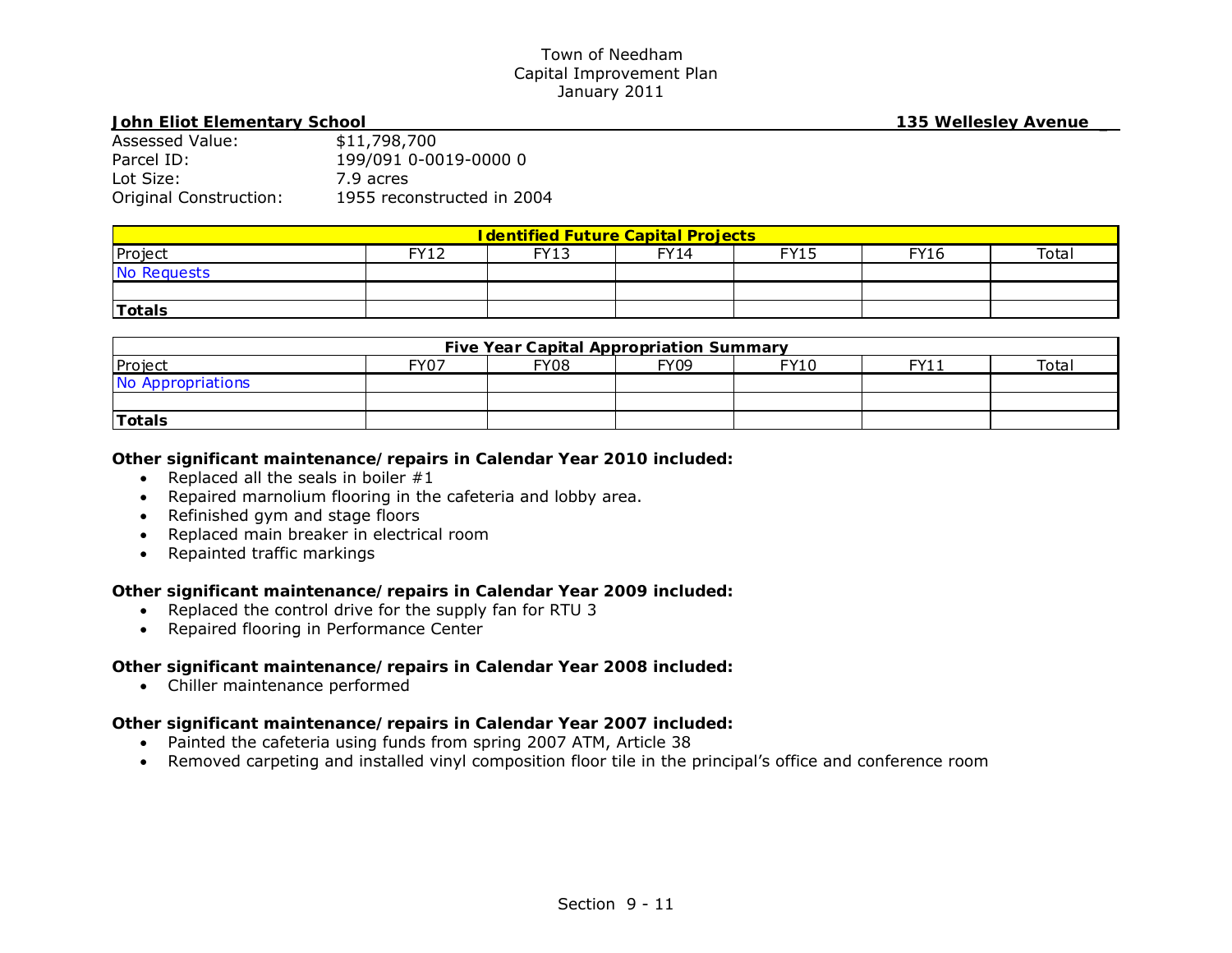#### **Newman Elementary School\_ 1155 Central Avenue \_\_**

| Assessed Value:         | \$19,154,600                                      |
|-------------------------|---------------------------------------------------|
| Parcel ID:              | 199/216 0-0021-0000 0                             |
| Lot Size:               | 60.7 acres                                        |
| Original Constructions: | 1961 and reopened in 1993 as an Elementary School |

| <b>I dentified Future Capital Projects</b> |       |      |             |      |             |       |  |
|--------------------------------------------|-------|------|-------------|------|-------------|-------|--|
| Project                                    | EV1 J | FY13 | <b>FY14</b> | FY15 | <b>FY16</b> | Total |  |
| No Requests                                |       |      |             |      |             |       |  |
|                                            |       |      |             |      |             |       |  |
| <b>Totals</b>                              |       |      |             |      |             |       |  |

| <b>Five Year Capital Appropriation Summary</b> |             |      |             |              |      |              |  |  |
|------------------------------------------------|-------------|------|-------------|--------------|------|--------------|--|--|
| Project                                        | <b>FY07</b> | FY08 | <b>FY09</b> | <b>FY10</b>  | FY11 | Total        |  |  |
| Newman Electrical System                       |             |      | lcancelled  |              |      |              |  |  |
| Newman HV Feasibility Study                    |             |      | \$350,000   |              |      | \$350,000    |  |  |
| Newman Temporary HV System                     |             |      | \$300,000   |              |      | \$300,000    |  |  |
| Shed#                                          |             |      | \$10,000    |              |      | \$10,000     |  |  |
| <b>Facility Repairs</b>                        |             |      |             | \$27,412,128 |      | \$27,412,128 |  |  |
| Oil Tank Removal                               |             |      |             | \$125,000    |      | \$125,000    |  |  |
|                                                |             |      |             |              |      |              |  |  |
| <b>Totals</b>                                  |             |      | \$660,000   | \$27,537,128 |      | \$28,197,128 |  |  |

*Other significant maintenance/repairs in Calendar Year 2010 included:* 

- Installed new AC compressor in the administration area.
- Replaced 3 sections in boiler  $# 1 & 8 & 3$  sections in boiler  $#2$
- Cleaned all sections in boiler  $\#1 \& \#2$
- Refinished the floor in the gym
- Interior painting
- Installed domestic hot water pump
- Replaced solid gym divider with flexible divider
- Replaced shaft and bearing in fan room  $# 5$
- Continued evaluation of 10,000 gallon underground storage tank and surrounding soils

- Painted hallways, stairwells, and band room
- Evaluated 10,000 gallon underground oil storage tank and surrounding soils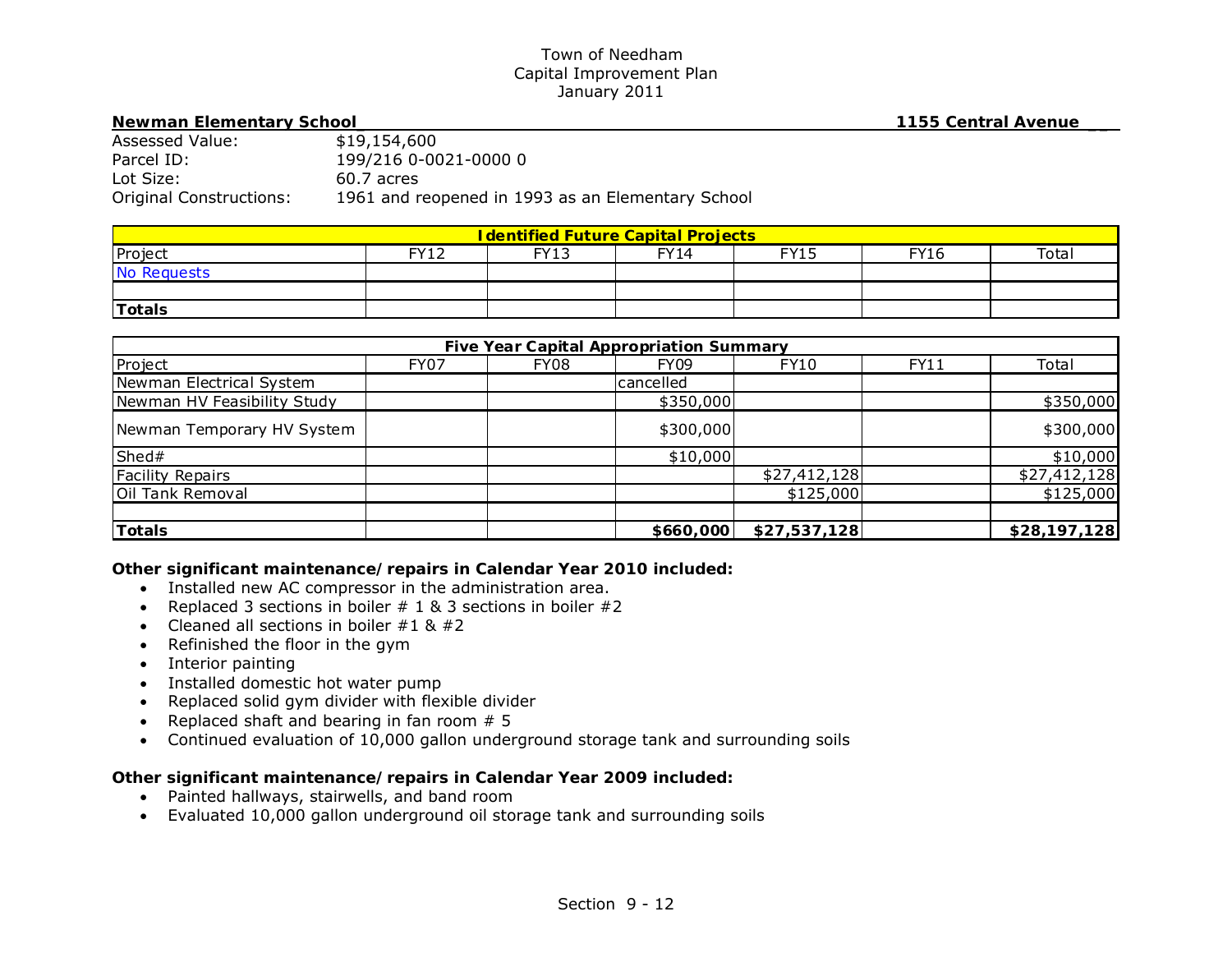- Refinished Gym and Auditorium Stage floor
- Installed new HVAC control compressor
- Installed Rentar Fuel Catalyst to reduce oil consumption
- Replace 28' of 8" steam pipe between the east wing and west wing
- Replace sidewalk due to steam pipe project
- Replaced 6 boiler sections in the number two boiler
- Installed new steamer and kettle in kitchen
- Roof repairs

# *Other significant maintenance/repairs in Calendar Year 2008 included:*

- Addressed all inadequacies as outlined by MA Dept of Health
- Asbestos abatement
- Ballasts and bulbs inspected and replaced
- Carpentry work for repairs and additional fixtures
- Inspection of PVI water heater
- Scope and cleaned ductwork of entire building
- Conducted complete evaluation of all fixtures by plumber
- Electrical repair work
- Repaired existing fence and installed new fences
- Inspect, repair and replaced gutters over the summer
- Inspected UST tank and installed two 1000 gallon above ground replacement tank
- Worked on phone extensions relocations and issues
- Removed trees around school that were believed to have been causing air quality issues
- Replaced water heaters
- Roof work on as needed basis
- Sidewalks removed and replaced in court yard area
- Stripped floors and HEPA vacuumed in music room
- Temporary HVAC system installed

- Removed VAT (vinyl asbestos tile) and carpet in 16 classrooms, 6 offices, 2 storage rooms, and the nurse's suite (4 rooms) Installed new VCT (vinyl composition tile), approximately 20,000 sf using funds from Spring 2007 ATM, Article 38
- Painted 2 corridors, 2 classrooms, and 4 offices using funds from Spring 2007 ATM, Article 38
- Replaced 3 leaking cast iron sections on the #1 steam boiler
- $\bullet$ Replaced an eight inch O S & Y main steam supply line valve in the boiler room
- $\bullet$ Replaced the ceiling mounted gymnasium light fixtures (20) with new energy efficient light fixtures
- $\bullet$ Replaced the four foot high chain link fencing in the student pick-up area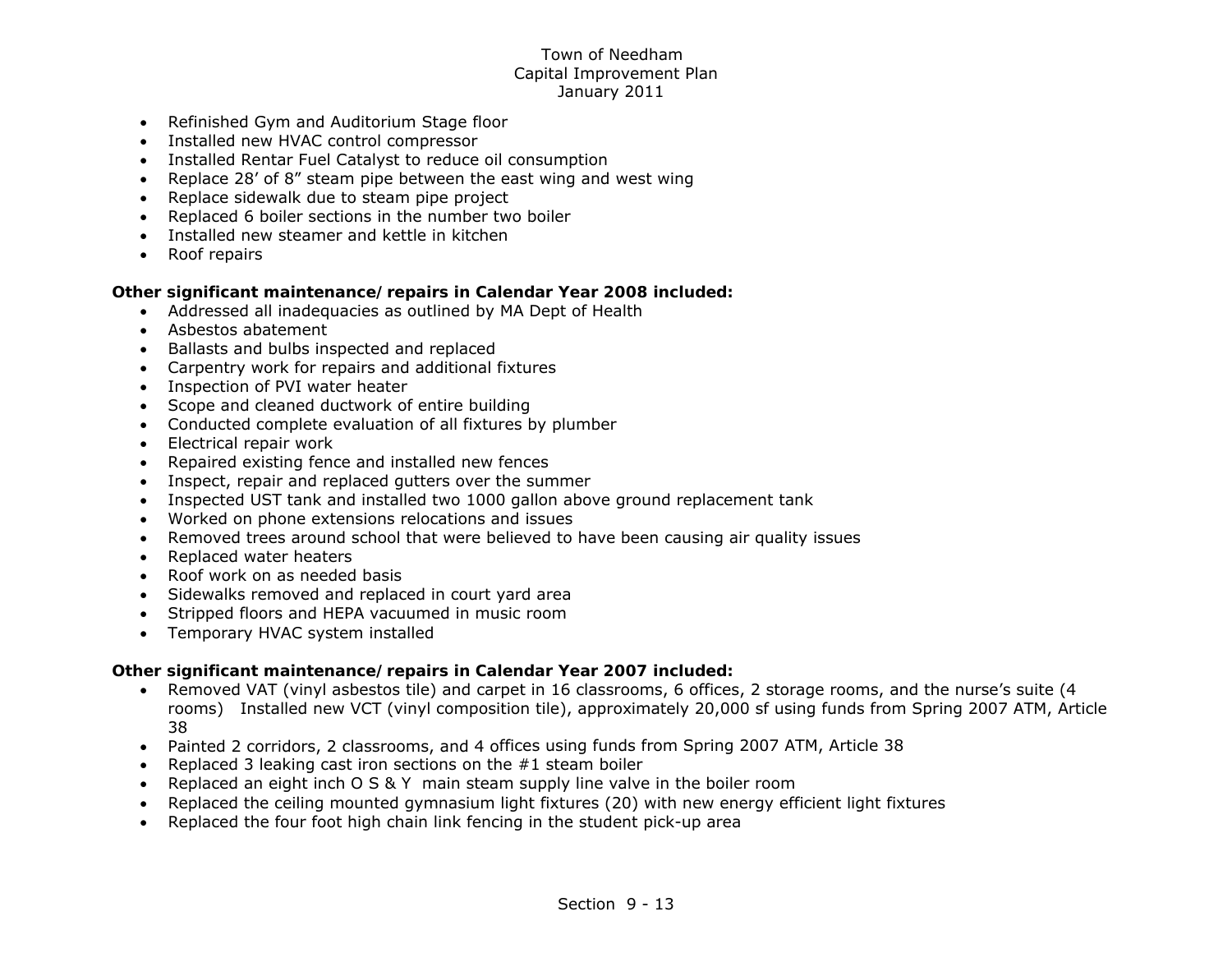- Replaced all parking lot signs and posts in conjunction with the parking lot paving project done by the DPW
- Planted xeriscape style shrubbery running the full length of the main entry traffic island
- Replaced hardware (locksets and panic devices) on six sets of exterior doors
- Cleaned HVAC ductwork supplying the NEAT computer lab room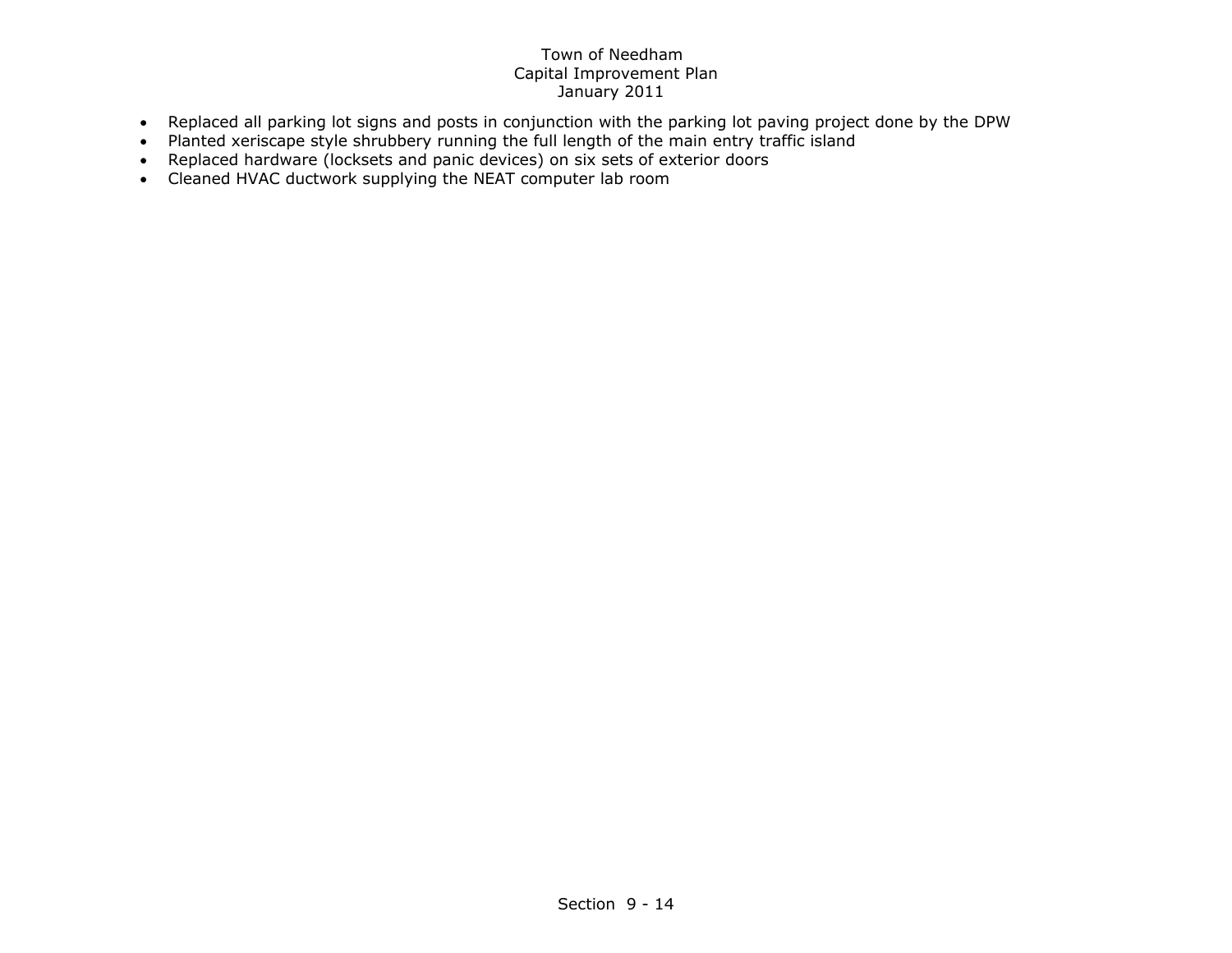| <b>High Rock School</b>        |                                                      | 77 Sylvan Road |
|--------------------------------|------------------------------------------------------|----------------|
| Assessed Value:                | \$12,285,800                                         |                |
| Parcel ID:                     | 199/133 0-0041-0000 0                                |                |
| Lot Size:                      | 8.75 acres                                           |                |
| <b>Original Constructions:</b> | 1955 reconstruction & addition completed summer 2009 |                |

| <b>I dentified Future Capital Projects</b> |             |      |             |             |             |       |  |
|--------------------------------------------|-------------|------|-------------|-------------|-------------|-------|--|
| Project                                    | <b>FY12</b> | FY13 | <b>FY14</b> | <b>FY15</b> | <b>FY16</b> | Total |  |
| No Requests                                |             |      |             |             |             |       |  |
|                                            |             |      |             |             |             |       |  |
| <b>Totals</b>                              |             |      |             |             |             |       |  |

| <b>Five Year Capital Appropriation Summary</b> |             |                        |             |      |      |              |  |
|------------------------------------------------|-------------|------------------------|-------------|------|------|--------------|--|
| Project                                        | <b>FY07</b> | FY08                   | <b>FY09</b> | FY10 | FY11 | Total        |  |
| Renovation Design                              | \$525,000   |                        |             |      |      | \$525,000    |  |
| Renovation & Addition#                         |             | \$19,688,000           |             |      |      | \$19,688,000 |  |
|                                                |             |                        |             |      |      |              |  |
| <b>Totals</b>                                  |             | \$525,000 \$19,688,000 |             |      |      | \$20,213,000 |  |

## *Other significant maintenance/repairs in Calendar Year 2010 included:*

• No significant repairs

## *Other significant maintenance/repairs in Calendar Year 2009 included:*

- Installed a 2.34 KW Solar Array
- Participated in numerous HVAC commissioning meetings

## *Other significant maintenance/repairs in Calendar Year 2008 included:*

Investigated all drain lines for plumbing inspector

## *Other significant maintenance/repairs in Calendar Year 2007 included:*

 Moved, stored, and disposed of furniture and equipment in conjunction with the renovation project which begins early in 2008

- Replaced domestic hot water tank
- Removed two counter and sink units
- Replaced kindergarten room ceiling tiles
- Painted kindergarten room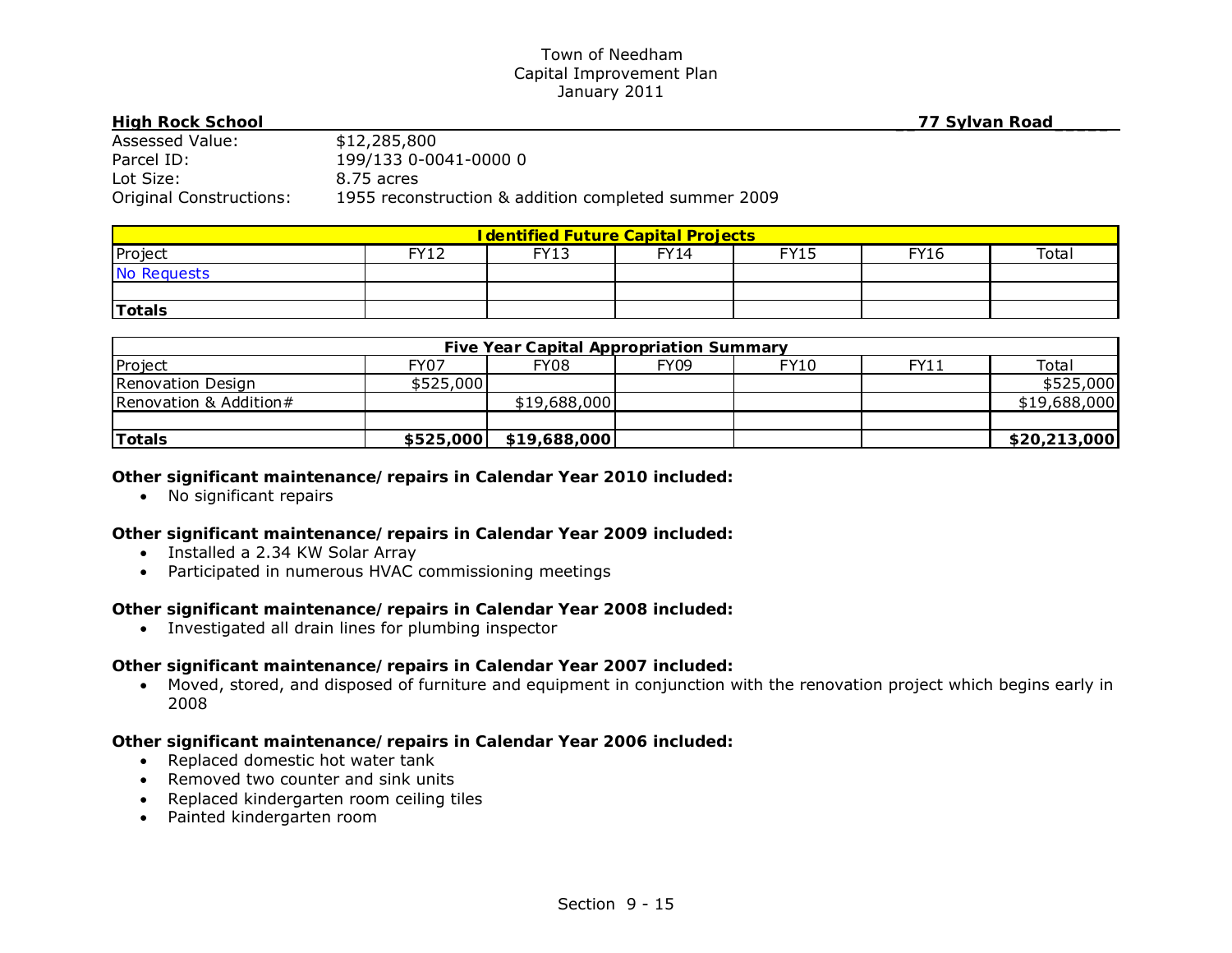- Plugged all bubbler drains
- Repaired three crawlspace steam leaks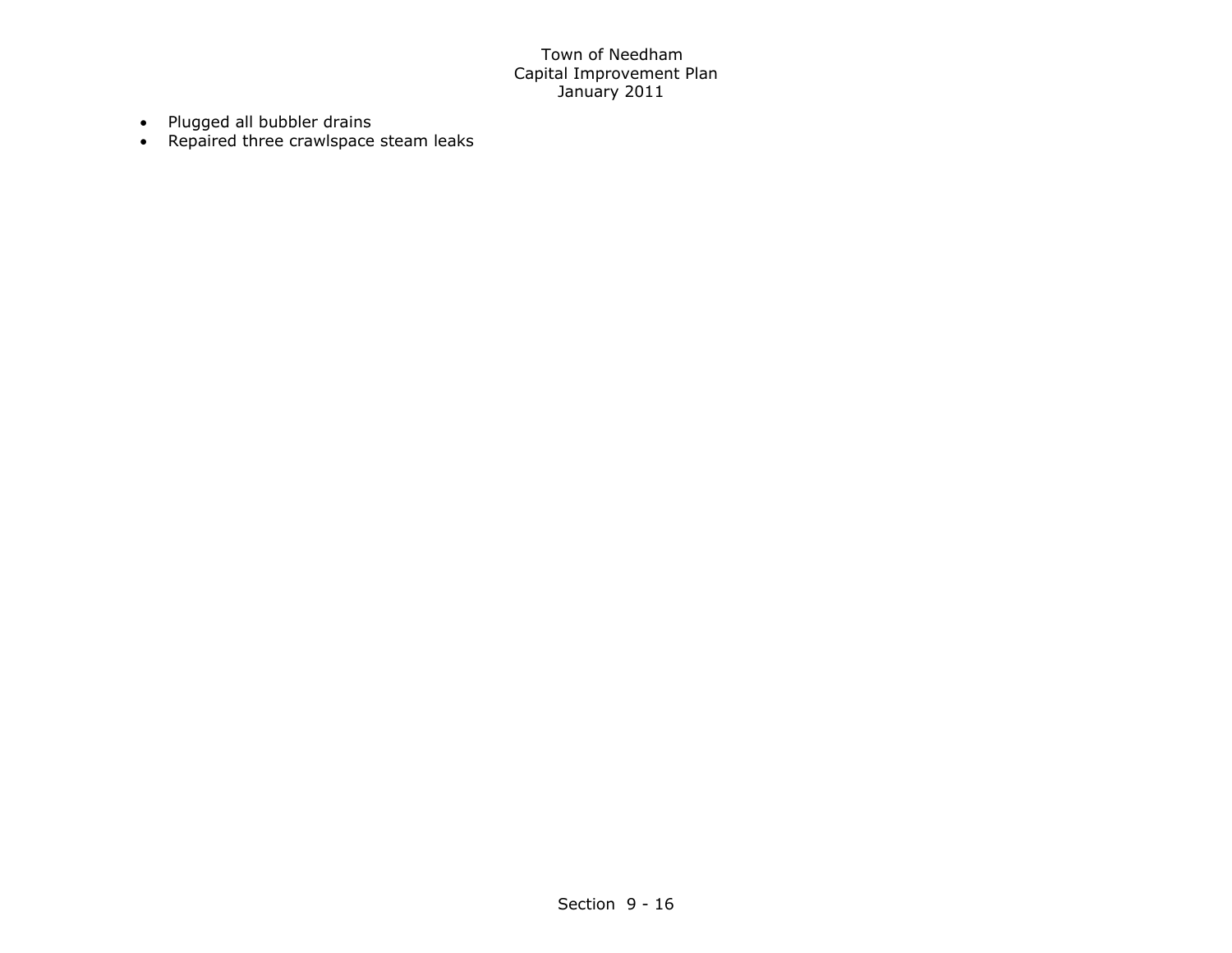**Emery Grover \_1330 Highland Avenue**

| <b>Assessed Value:</b> | \$1,926,700           |
|------------------------|-----------------------|
| Parcel ID:             | 199/053 0-0002-0000 0 |
| Lot Size:              | $1.06$ acres          |
| Finished Square Feet:  | 14,742                |
| Original Construction: | 1898                  |

| <b>I dentified Future Capital Projects</b> |             |          |      |             |             |           |
|--------------------------------------------|-------------|----------|------|-------------|-------------|-----------|
| Project                                    | <b>FY12</b> | FY13     | FY14 | <b>FY15</b> | <b>FY16</b> | Total     |
| Relocation Feasibility                     |             | \$30,000 |      |             |             | \$30,000  |
| Roof                                       |             |          |      |             | \$151,938   | \$151,938 |
|                                            |             |          |      |             |             |           |
| <b>Totals</b>                              |             | \$30,000 |      |             | \$151,938   | \$181,938 |

| <b>Five Year Capital Appropriation Summary</b> |      |             |             |             |       |       |
|------------------------------------------------|------|-------------|-------------|-------------|-------|-------|
| Project                                        | FY07 | <b>FY08</b> | <b>FY09</b> | <b>FY10</b> | EV1 · | Total |
| No Appropriations                              |      |             |             |             |       |       |
|                                                |      |             |             |             |       |       |
| <b>Totals</b>                                  |      |             |             |             |       |       |

### *Other significant maintenance/repairs in Calendar Year 2010 included:*

- Asbestos abatement in several areas
- Installed rug in all abated areas (Administrative Areas)
- Removed and replaced floor and build outs along exterior foundation wall of ETC office
- Install vapor barrier throughout ETC office, insulated and reconstructed build outs along foundation walls
- Repoint bricks around the ETC office
- Repair and replace the gutters and down spouts on the north side of the building
- Installed new handrails in entrance
- Repainted traffic markings

- Asbestos abatement in several areas
- Installed rug in all abated areas (Administrative Areas)
- Exterior Painting
- Painted selected interior spaces
- Install covers over all AC's which cannot be removed
- Installed Rentar Fuel Catalyst to reduce oil consumption
- Upgraded electrical service in the production center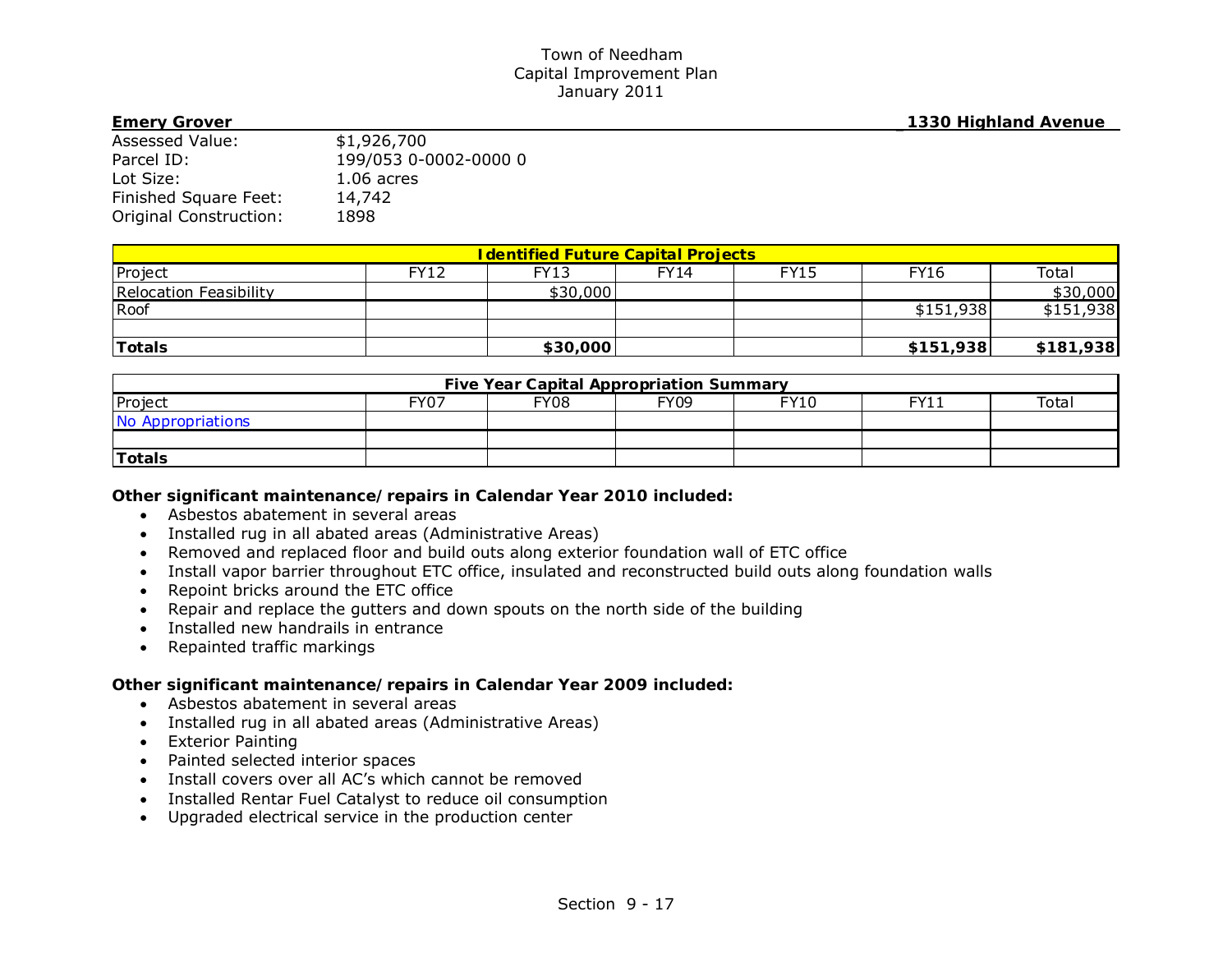# *Other significant maintenance/repairs in Calendar Year 2008 included:*

- Asbestos abatement
- Assisted in several office relocations
- Conducted energy assessment of building
- Conducted indoor mold assessment on lower level
- Interior painting

- Removed a partition wall in the School System's Finance Director's office creating a larger work space
- Replaced carpeting in an upper level Special Education office, a basement level Curriculum office, the South portico entranceway, and an upper level women's restroom
- Repaired the bituminous walkway on the south end of the Highland Avenue (front) parking lot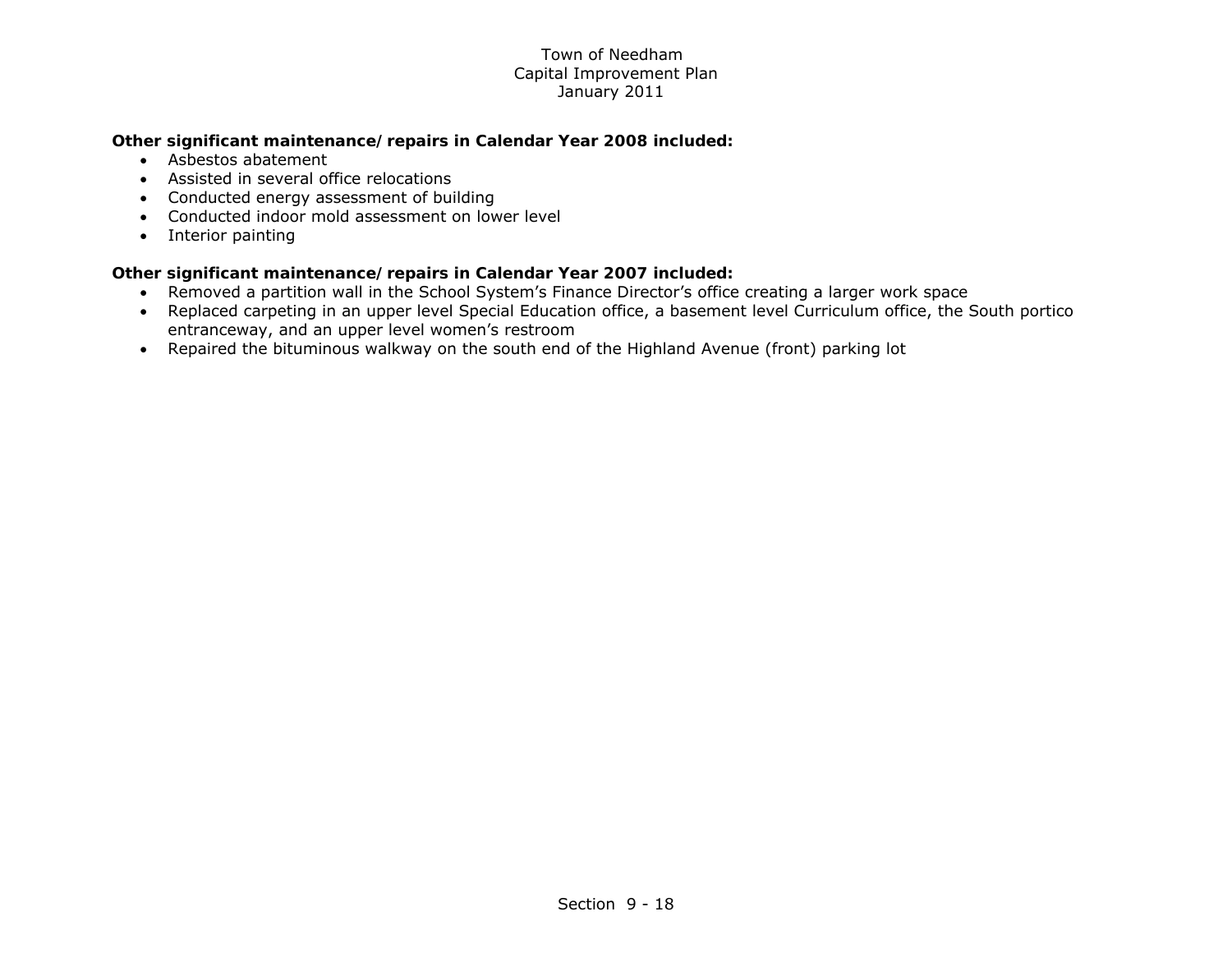#### **Town Hall\_\_ 1471 Highland Avenue \_**

| 1 YW 11 11 14 11       |                       |
|------------------------|-----------------------|
| Assessed Value:        | \$2,580,000           |
| Parcel ID:             | 199/051 0-0001-0000 0 |
| Lot Size:              | $1.23$ acres          |
| Original Construction: | 1902                  |

| <b>I dentified Future Capital Projects</b> |           |             |             |             |             |       |
|--------------------------------------------|-----------|-------------|-------------|-------------|-------------|-------|
| Project                                    | EVI2<br>┸ | <b>FY13</b> | <b>FY14</b> | <b>FY15</b> | <b>FY16</b> | Total |
| No Requests                                |           |             |             |             |             |       |
|                                            |           |             |             |             |             |       |
| <b>Totals</b>                              |           |             |             |             |             |       |

| <b>Five Year Capital Appropriation Summary</b> |             |          |             |              |             |              |
|------------------------------------------------|-------------|----------|-------------|--------------|-------------|--------------|
| Project                                        | <b>FY07</b> | FY08     | <b>FY09</b> | FY10         | <b>FY11</b> | Total        |
| Renovation Feasibility                         |             | \$50,000 |             |              |             | \$50,000     |
| Renovation & Addition Design                   |             |          | \$1,000,000 |              |             | \$1,000,000  |
| Renovation & Addition Project                  |             |          |             | \$18,155,746 |             | \$18,155,746 |
|                                                |             |          |             |              |             |              |
| <b>Totals</b>                                  |             | \$50,000 | \$1,000,000 | \$18,155,746 |             | \$19,205,746 |

### *Other significant maintenance/repairs in Calendar Year 2010 included:*

Taken out of service February 2010

## *Other significant maintenance/repairs in Calendar Year 2009 included:*

- Installed baseboard heat in second floor ladies room
- Installed new AC unit
- $\bullet$ Installed Rentar Fuel Catalyst to reduce oil consumption

## *Other significant maintenance/repairs in Calendar Year 2008 included:*

- Created additional office space from existing conference room on  $2<sup>nd</sup>$  floor
- Changed 2<sup>nd</sup> floor ladies room into storage closet and converted men's room into a ladies room

- Replaced the sink in the basement level women's restroom
- Wired a new circuit and several outlets for the new postage meter location
- Installed a closer on the Data Processing Department entrance door
- Replaced a low water cut-out and several feet of steam piping on the heating system boiler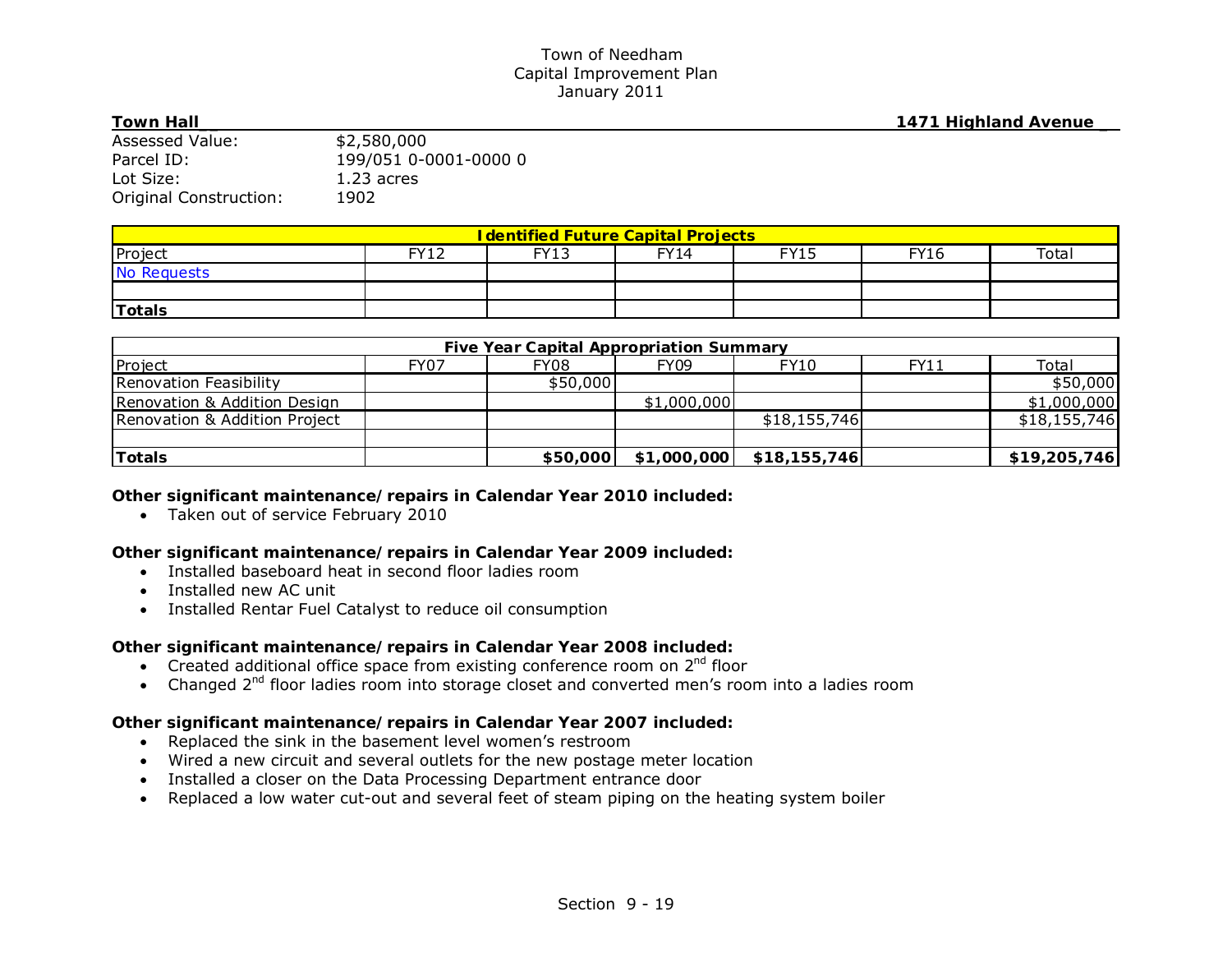Installed a steel mesh support system on a portion of the East facing exterior brick wall in order to save the wall from further deterioration until permanent repairs are made when the building is renovated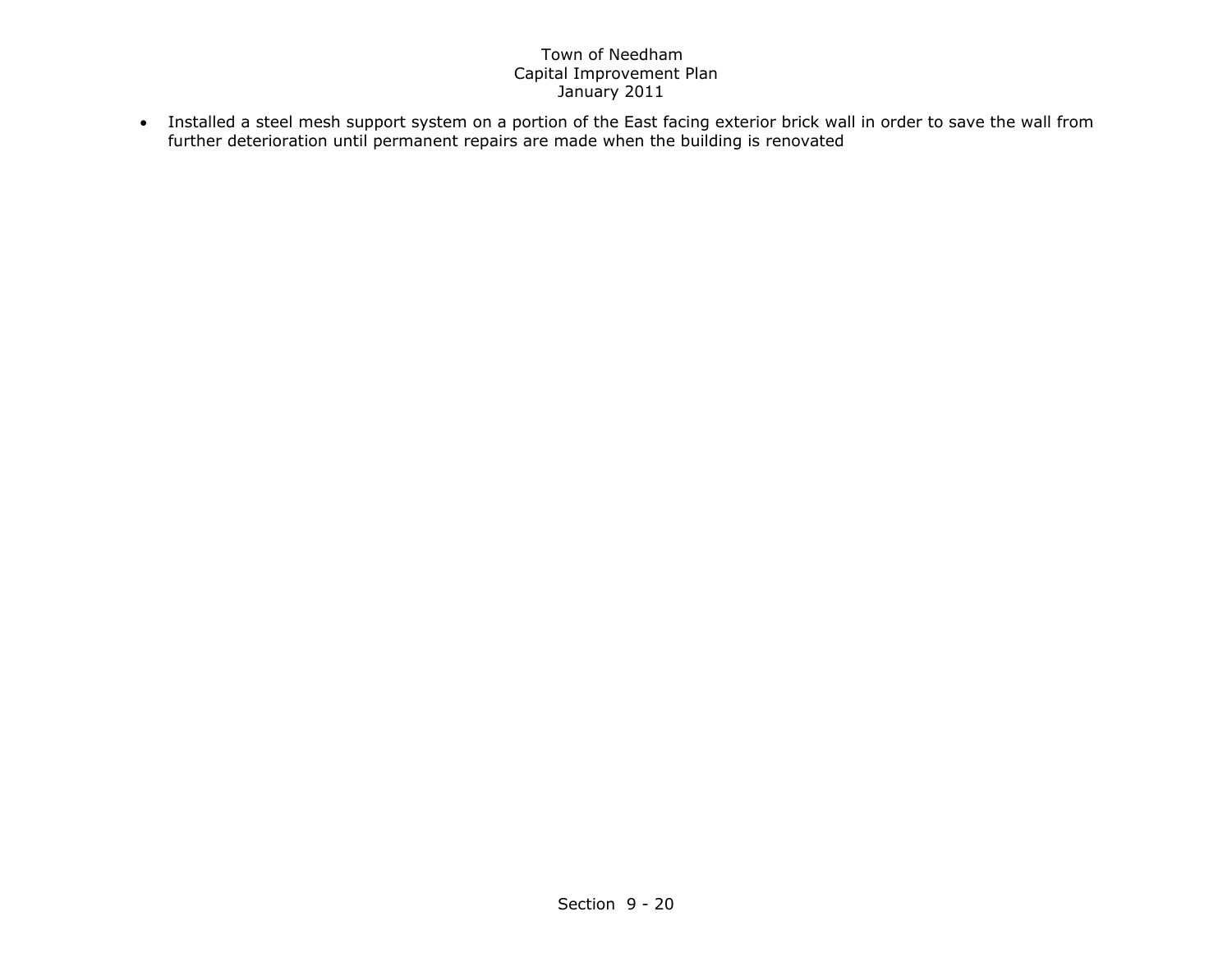#### **Department of Public Works 470 Dedham Avenue**

| Assessed Value:                | \$3,036,300 (DPW Building)           |
|--------------------------------|--------------------------------------|
| Parcel ID:                     | 199/302 0-0005-0000 0 (DPW Building) |
| Lot Size:                      | 17.7 acres                           |
| <b>Original Constructions:</b> | 1960 (DPW Building)                  |

| <b>I dentified Future Capital Projects</b> |             |             |             |             |              |              |  |
|--------------------------------------------|-------------|-------------|-------------|-------------|--------------|--------------|--|
| Project                                    | <b>FY12</b> | FY13        | FY14        | <b>FY15</b> | <b>FY16</b>  | Total        |  |
| DPW Phase II                               |             | \$580,000   | \$1,000,000 | \$700,000   | \$10,000,000 | \$12,280,000 |  |
| Salt Shed Relocation                       | \$75,000    | \$1,550,000 |             |             |              | \$1,625,000  |  |
| Boiler Replacement                         |             |             |             |             | \$197,800    | \$197,800    |  |
|                                            |             |             |             |             |              |              |  |
| <b>Totals</b>                              | \$75,000    | \$2,130,000 | \$1,000,000 | \$700,000   | \$10,197,800 | \$14,102,800 |  |

| <b>Five Year Capital Appropriation Summary</b> |          |             |             |             |      |              |
|------------------------------------------------|----------|-------------|-------------|-------------|------|--------------|
| Project                                        | FY07     | <b>FY08</b> | <b>FY09</b> | <b>FY10</b> | FY11 | Total        |
| <b>Fuel Dispensing System</b>                  | \$37,900 |             |             |             |      | ,900<br>\$37 |
|                                                |          |             |             |             |      |              |
| Totals                                         | \$37,900 |             |             |             |      | \$37,900     |

## *Other significant maintenance/repairs in Calendar Year 2010 included:*

- Installed additional exterior back lot lighting for DPW employees
- Contracted with utility to have natural gas main brought to Water Building and DPW
- Converted oil fired burner to natural gas fired burner
- Clean out oil water separator at the DPW building
- Install new down spouts at Water Building
- Installed two urinals and flushometers in the Water Building
- Install new furnace at the Charles River Water Treatment Plant

- Repaired main boiler vessel
- Replace HVAC control compressor
- Installed Rentar Fuel Catalyst to reduce oil consumption
- Constructed Men's and Women's bathrooms in Water Building
- Installed new high efficiency propane heating system in Water Building
- Install water meter test bench in St. Mary's Pump Station
- Enrolled emergency generator at the Charles River Water Treatment Facility, in Demand Response program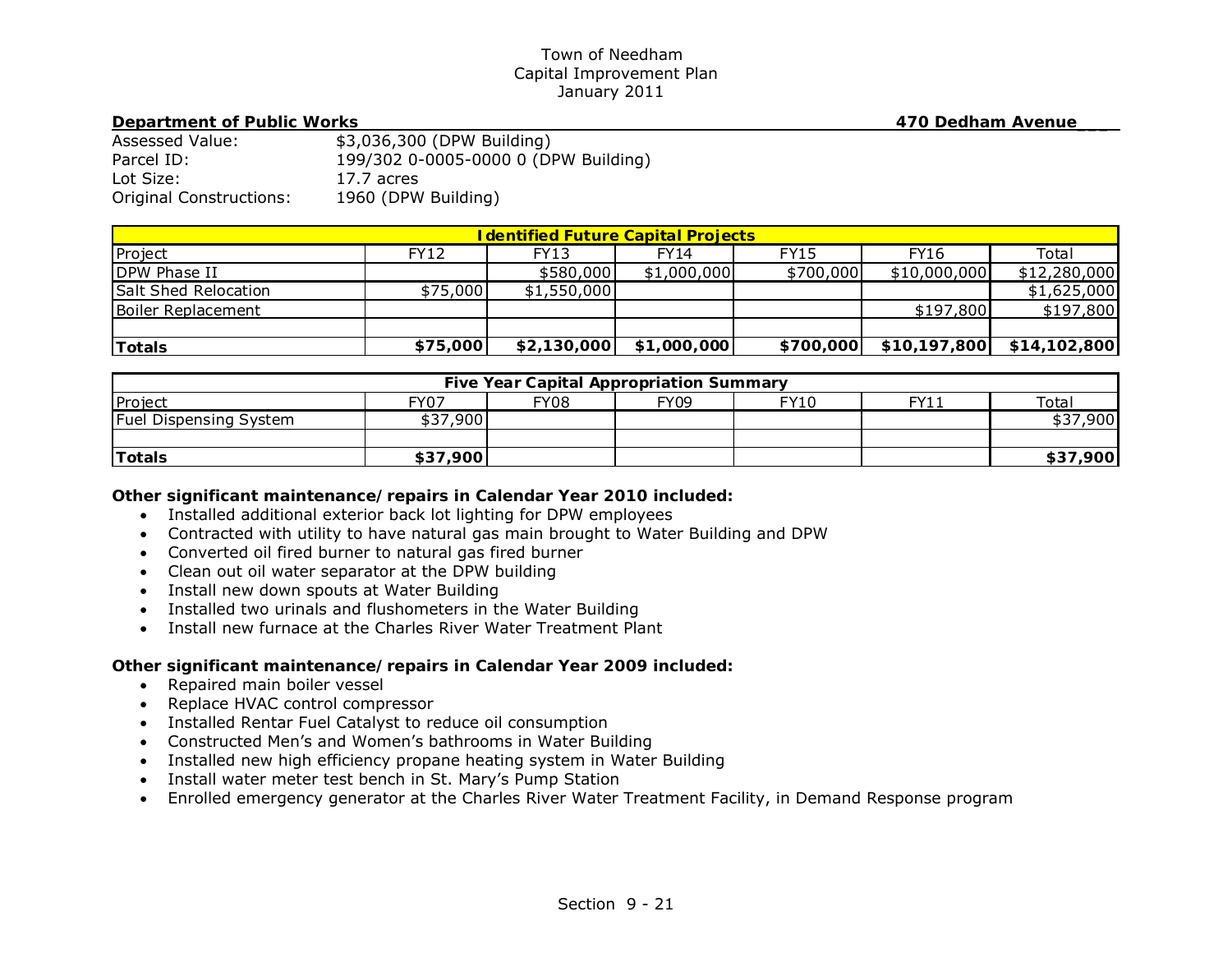## *Other significant maintenance/repairs in Calendar Year 2008 included:*

- Completed repairs to large bay doors at DPW
- Created additional office space from existing conference room
- Installed 30 new windows in the DPW garage
- Replaced emergency lighting at DPW Building
- Installed a new trailer at RTS Facility
- New furnace installed at the Water Treatment Plant
- Repairs to the WTP roof

- Replaced all tubes on the heating system boiler
- Painted the entire exterior of the main administration/garage building using funds from Spring 2007 ATM, Article 38
- Replaced a water bubbler in the lower level office corridor
- Installed a new water meter testing station including piping approximately 100 feet of copper pipe and numerous valves and fittings
- Removed a portion of a non-load bearing partition wall in the lower level Highway office in preparation of the relocation of the Highway Division offices to the upper level and the addition of the Public Facilities Operations offices in the previous Highway space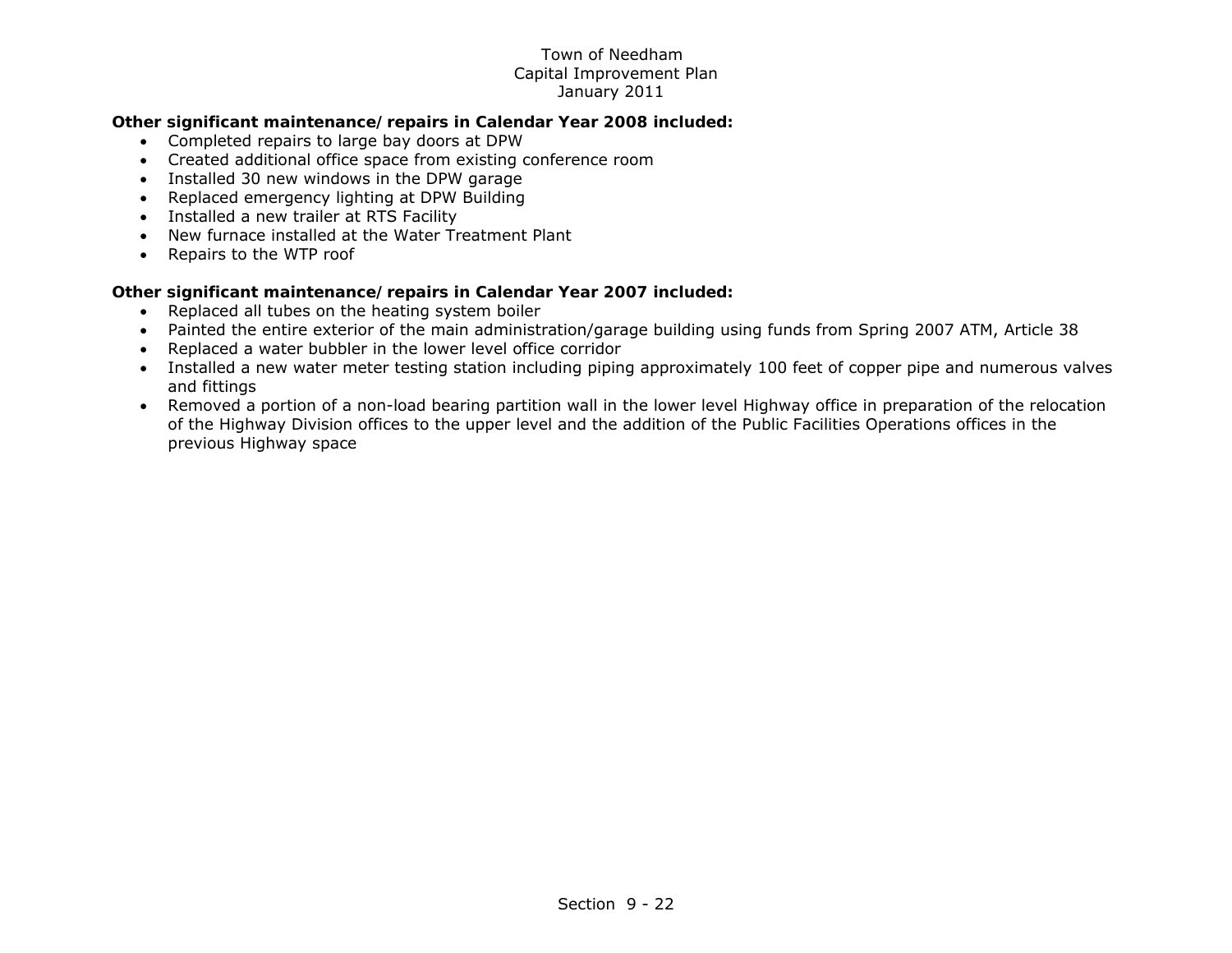# Public Services Administration Building 500 Dedham Avenue

| Assessed Value:                | \$5,254,700           |
|--------------------------------|-----------------------|
| Parcel ID:                     | 199/302 0-0003-0000 0 |
| Lot Size:                      | 2.67 acres            |
| <b>Original Constructions:</b> | 2009                  |

| <b>I dentified Future Capital Projects</b> |      |             |             |             |             |       |  |
|--------------------------------------------|------|-------------|-------------|-------------|-------------|-------|--|
| Project                                    | EVI2 | <b>FY13</b> | <b>FY14</b> | <b>EV15</b> | <b>FY16</b> | Total |  |
| No Requests                                |      |             |             |             |             |       |  |
|                                            |      |             |             |             |             |       |  |
| <b>Totals</b>                              |      |             |             |             |             |       |  |

| <b>Five Year Capital Appropriation Summary</b> |      |             |             |      |      |             |
|------------------------------------------------|------|-------------|-------------|------|------|-------------|
| Project                                        | FY07 | <b>FY08</b> | <b>FY09</b> | FY10 | FY11 | Total       |
| New Facility                                   |      |             | \$6,225,000 |      |      | \$6,225,000 |
|                                                |      |             |             |      |      |             |
| Totals                                         |      |             | \$6,225,000 |      |      | \$6,225,000 |

*Other significant maintenance/repairs in Calendar Year 2010 included:* 

• No significant repairs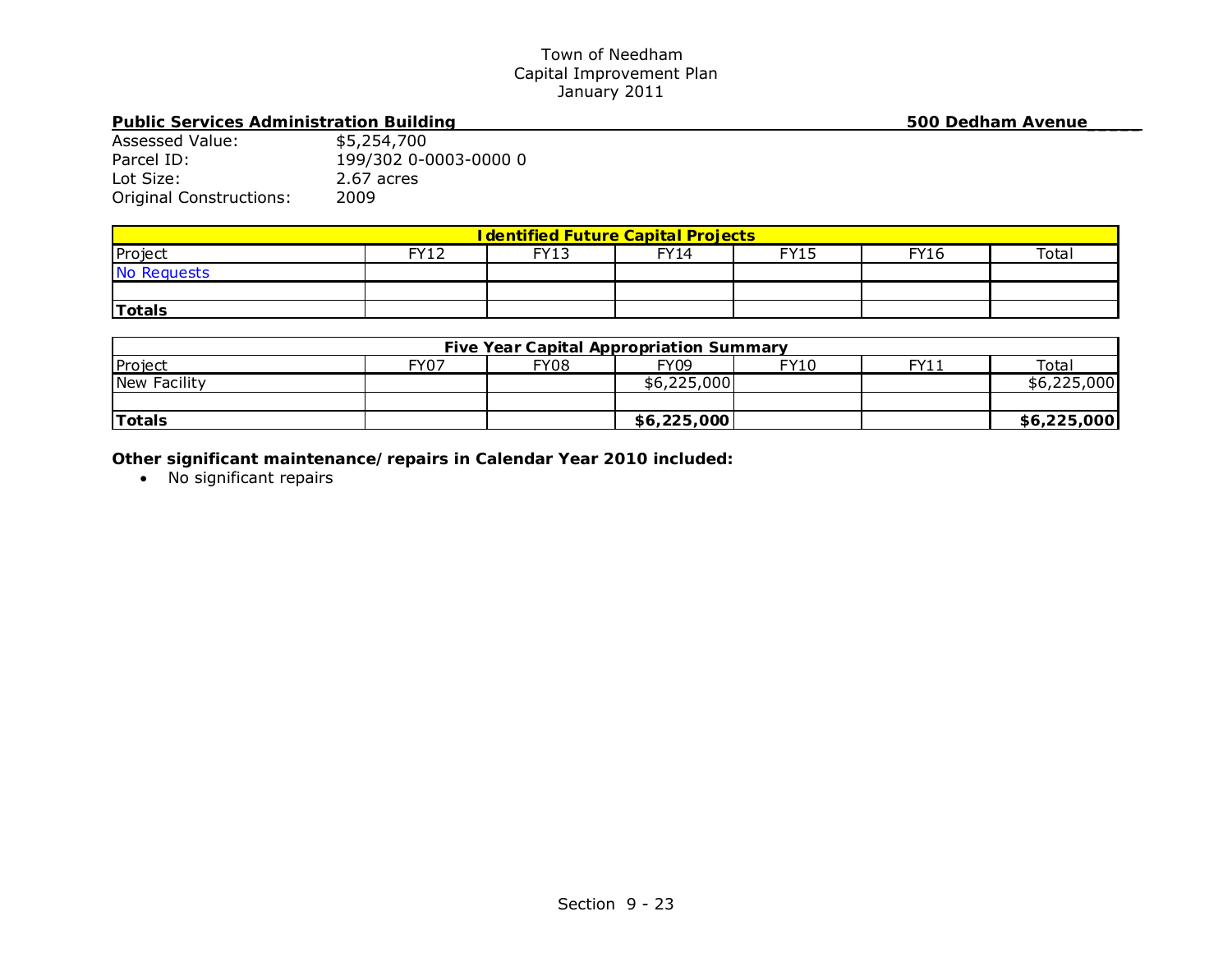# Recycling & Transfer Station **1407** Central Avenue

| <b>Assessed Value:</b> | \$2,323,300               |
|------------------------|---------------------------|
| Parcel ID:             | Map 308 / Lot 2           |
| Lot Size:              | 22 acres                  |
| Original Construction: | Information not available |

| <u><b>I dentified Future Capital Projects</b></u> |      |      |             |             |             |             |  |
|---------------------------------------------------|------|------|-------------|-------------|-------------|-------------|--|
| Project                                           | FY12 | FY13 | <b>FY14</b> | <b>FY15</b> | <b>FY16</b> | Total       |  |
| Facility Improvements                             |      |      | \$200,000   |             | \$2,000,000 | \$2,200,000 |  |
|                                                   |      |      |             |             |             |             |  |
| <b>Totals</b>                                     |      |      | \$200,000   |             | \$2,000,000 | \$2,200,000 |  |

| <b>Five Year Capital Appropriation Summary</b> |             |             |             |      |      |           |
|------------------------------------------------|-------------|-------------|-------------|------|------|-----------|
| Project                                        | <b>FY07</b> | <b>FY08</b> | <b>FY09</b> | FY10 | FY11 | Total     |
| Drop Off Area Repair                           |             | \$130,000   |             |      |      | \$130,000 |
|                                                |             |             |             |      |      |           |
| Totals                                         |             | \$130,000   |             |      |      | \$130,000 |

- Installed AC in Superintendents office
- Repaired service power to overhead door
- Replaced overhead doors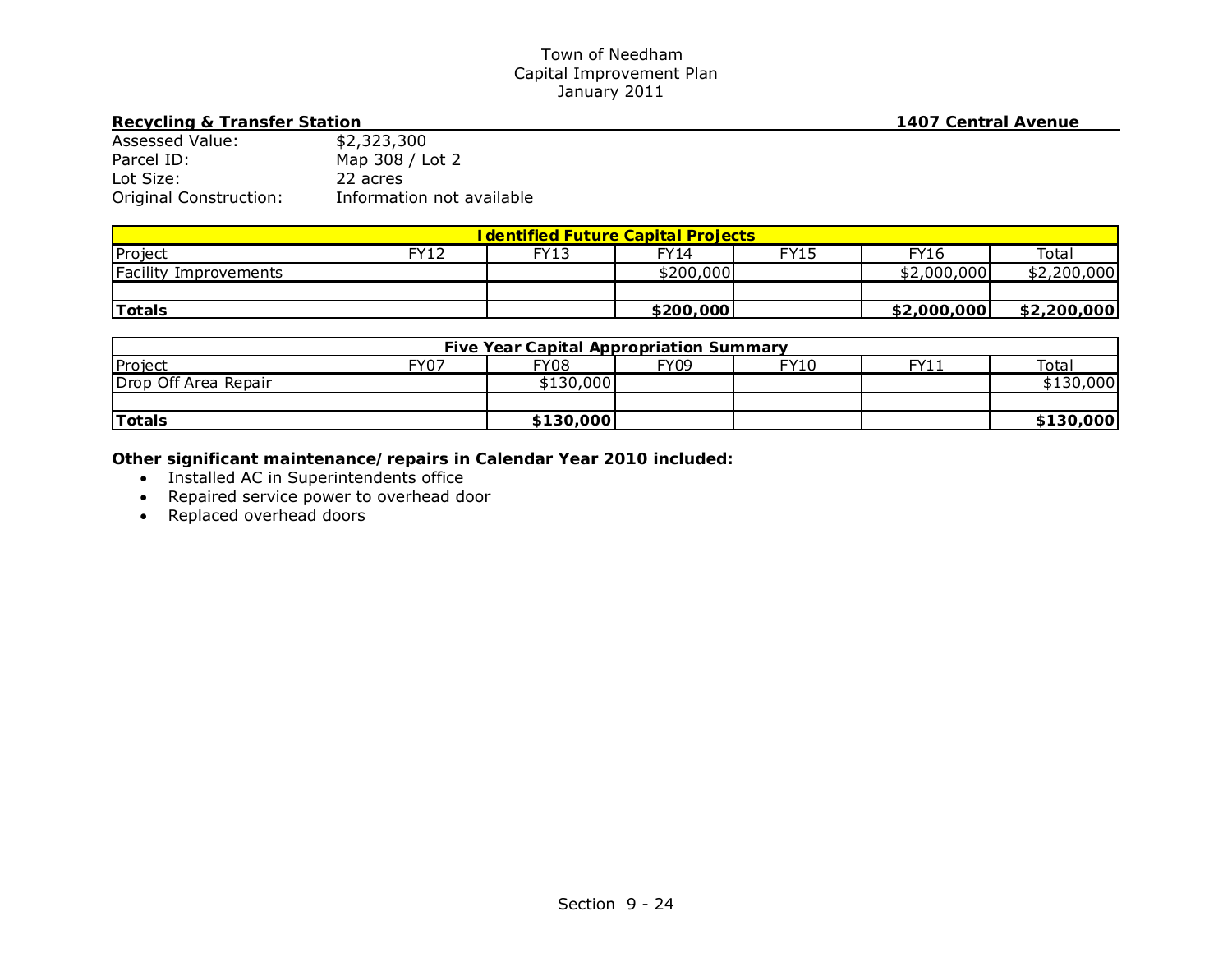**Daley Building 257 R Webster Street \_\_**

| Assessed Value:        | \$998,000             |
|------------------------|-----------------------|
| Parcel ID:             | 199/070 0-0029-0000 0 |
| Lot Size:              | 92 acres              |
| Original Construction: | 1960                  |

| <b>I dentified Future Capital Projects</b> |             |             |             |             |             |       |  |
|--------------------------------------------|-------------|-------------|-------------|-------------|-------------|-------|--|
| Project                                    | <b>FY12</b> | <b>FY13</b> | <b>FY14</b> | <b>FY15</b> | <b>FY16</b> | Total |  |
| No Requests                                |             |             |             |             |             |       |  |
|                                            |             |             |             |             |             |       |  |
| Totals                                     |             |             |             |             |             |       |  |

| <b>Five Year Capital Appropriation Summary</b> |      |             |             |      |           |       |  |
|------------------------------------------------|------|-------------|-------------|------|-----------|-------|--|
| Project                                        | FY07 | <b>FY08</b> | <b>FY09</b> | FY10 | EV1:<br>. | Total |  |
| No Appropriations                              |      |             |             |      |           |       |  |
|                                                |      |             |             |      |           |       |  |
| Totals                                         |      |             |             |      |           |       |  |

# *Other significant maintenance/repairs in Calendar Year 2010 included:*

Installed Burner Booster (pilot) to reduce fuel oil consumption

# *Other significant maintenance/repairs in Calendar Year 2009 included:*

• Roof repairs

# *Other significant maintenance/repairs in Calendar Year 2008 included:*

- Built and installed a new oil fill platform
- Roof repairs
- Transferred hazardous materials to RTS for disposal

# *Other significant maintenance/repairs in Calendar Year 2007 included:*

Repaired septic system piping including the removal of two large pine trees whose roots had broken underground piping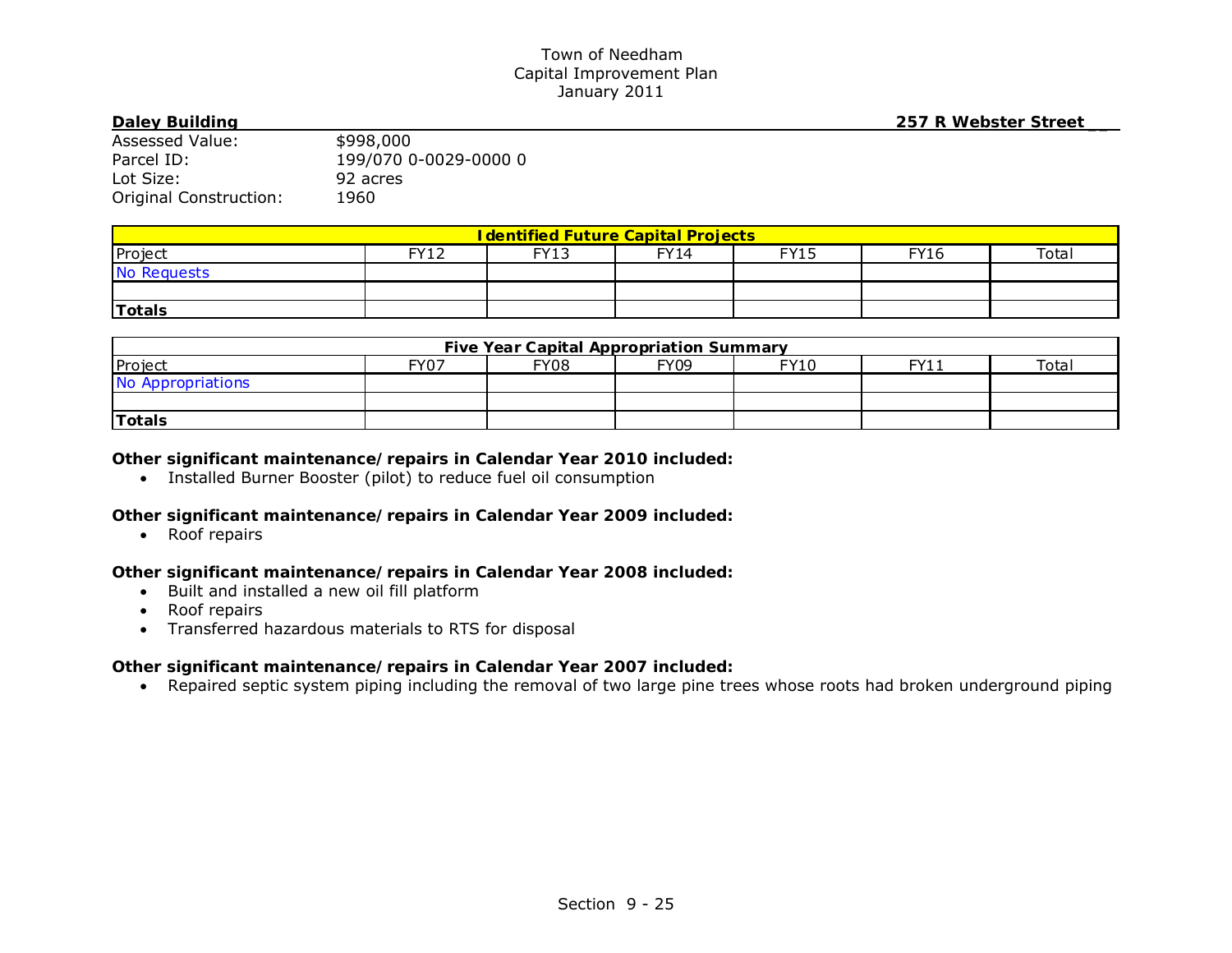# **Morse-Bradley House/Ridge Hill 461-463 Charles River Street \_**

| <u> Morse-Bradiey House/Ridge Hill</u> |  |  |  |  |  |  |
|----------------------------------------|--|--|--|--|--|--|
| \$2,922,400                            |  |  |  |  |  |  |
| 306/01                                 |  |  |  |  |  |  |
| 223.1 acres                            |  |  |  |  |  |  |
| 1907 and 1929                          |  |  |  |  |  |  |
|                                        |  |  |  |  |  |  |

| <b>I dentified Future Capital Projects</b> |                 |             |       |             |             |                   |  |
|--------------------------------------------|-----------------|-------------|-------|-------------|-------------|-------------------|--|
| Project                                    | EV12<br>$\perp$ | <b>FY13</b> | FY 14 | <b>FY15</b> | <b>FY16</b> | Tota <sub>i</sub> |  |
| <sup>I</sup> Trails                        |                 |             |       | \$50,000    | \$100,000   | \$150,000         |  |
|                                            |                 |             |       |             |             |                   |  |
| 'Totals                                    |                 |             |       | \$50,000    | \$100,000   | \$150,000         |  |

| <b>Five Year Capital Appropriation Summary</b> |             |             |             |      |     |       |
|------------------------------------------------|-------------|-------------|-------------|------|-----|-------|
| Project                                        | <b>FY07</b> | <b>FY08</b> | <b>FY09</b> | FY10 | FY1 | Total |
| No Appropriations                              |             |             |             |      |     |       |
|                                                |             |             |             |      |     |       |
| Totals                                         |             |             |             |      |     |       |

## *Other significant maintenance/repairs in Calendar Year 2010 included:*

- Install 5/8" AC plywood to protect hard wood floors
- Winterized Plumbing
- Install new downspouts

## *Other significant maintenance/repairs in Calendar Year 2008 included:*

- Fuel oil tank replaced and boiler cleaned
- Winterized plumbing

- Painted the interior function rooms of the main house
- Repaired the gutters on the South side of the main house
- Replaced the domestic hot water heater in the ranger's (barn) house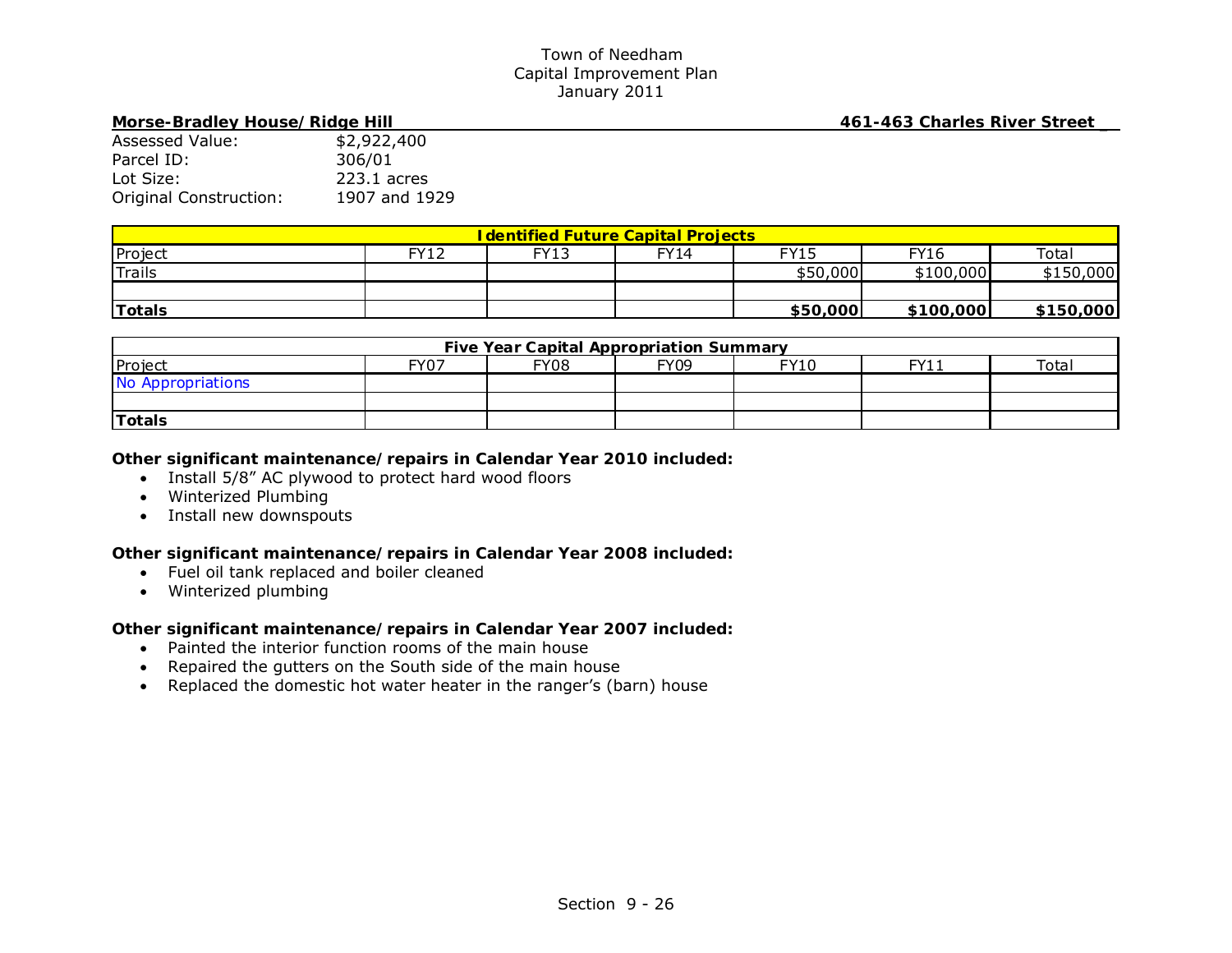| <b>Public Safety Buildings</b> | 88 Chestnut Street/99 School Street/707 Highland Avenue |
|--------------------------------|---------------------------------------------------------|
|                                |                                                         |
| Assessed Value:                | \$2,984,900 (88 Chestnut St/99 School St)               |
|                                | \$1,545,200 (707 Highland Ave)                          |
| Parcel ID:                     | 199/047 0-0056-0000 0 (88 Chestnut Street)              |
|                                | 199/070 0-0005-0000-0 (707 Highland Avenue)             |
| Lot Size:                      | 1.04 acres (88 Chestnut Street/99 School Street)        |
|                                | 1 acre (707 Highland Avenue)                            |
| <b>Original Construction:</b>  | 1931 (88 Chestnut Street/99 School Street)              |
|                                | 1906 (707 Highland Avenue)                              |
|                                |                                                         |

| <u><b>I dentified Future Capital Projects</b></u> |      |             |             |             |      |             |  |
|---------------------------------------------------|------|-------------|-------------|-------------|------|-------------|--|
| Project                                           | FY12 | <b>FY13</b> | FY14        | <b>FY15</b> | FY16 | Total       |  |
| Police Station Facility                           |      |             | \$2,750,000 |             |      | \$2,750,000 |  |
| Improvements                                      |      |             |             |             |      |             |  |
|                                                   |      |             |             |             |      |             |  |
| <b>Totals</b>                                     |      |             | \$2,750,000 |             |      | \$2,750,000 |  |

| Five Year Capital Appropriation Summary |             |      |           |      |             |           |  |
|-----------------------------------------|-------------|------|-----------|------|-------------|-----------|--|
| Project                                 | <b>FY07</b> | FY08 | FY09      | FY10 | <b>FY11</b> | Total     |  |
| <b>EOC Move</b>                         | \$42,060    |      |           |      |             | \$42,060  |  |
| Roof Repair Police/Fire Complex         |             |      | \$535,000 |      |             | \$535,000 |  |
| Rooftop AC Unit                         |             |      |           |      | \$48,000    | \$48,000  |  |
|                                         |             |      |           |      |             |           |  |
| Totals                                  | \$42,060    |      | \$535,000 |      | \$48,000    | \$625,060 |  |

*Other significant maintenance/repairs in Calendar Year 2010 included:* 

- Repaired police and fires station overhead doors
- Exterior sprinkler repair at both station  $# 1$  & station  $# 2$
- Repaired natural gas line at station  $# 2$
- Cleaned out gas/oil separator at Station  $#1$

- Completed repairs to police and fire station overhead doors
- Roof repairs
- Replaced roof on Public Safety Building
- Replaced carpeting in all administrative spaces in police station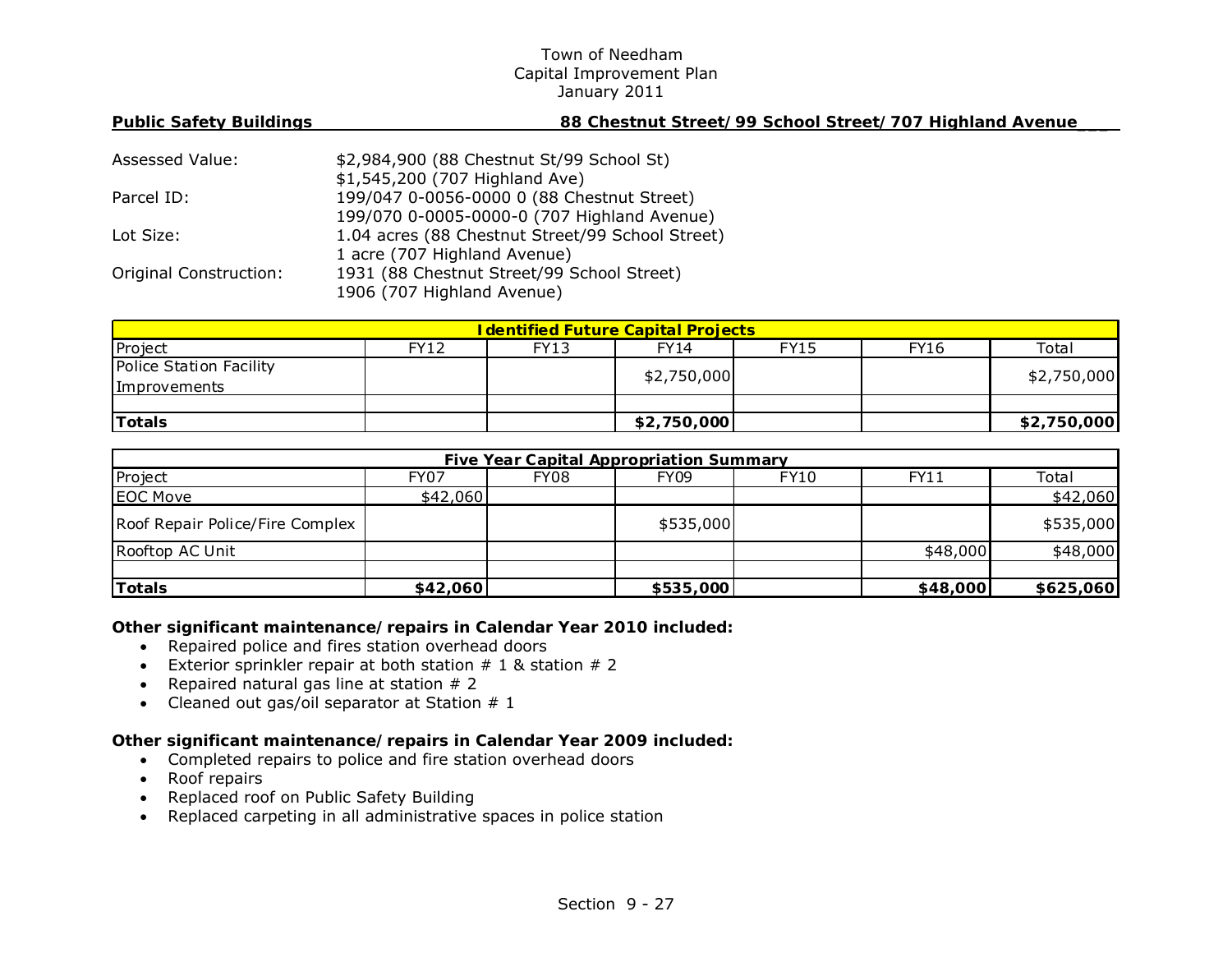- Painted all administrative spaces in police station
- Repaired natural gas leak in Fire Station  $#2$
- Upgraded one main electrical service panel in Fire Station #2

# *Other significant maintenance/repairs in Calendar Year 2008 included:*

Completed repairs to the police and fire station large bay doors

- Cleaned all HVAC ductwork and diffusers at Station #1
- Made numerous repairs to the leaking roof at Station #1 Roof to be replaced in FY'09
- Painted the entire interior of Station #2 using funds from Spring 2007 ATM, Article 38
- Made extensive repairs, including fire box refractory, to the heating system furnace in Station #2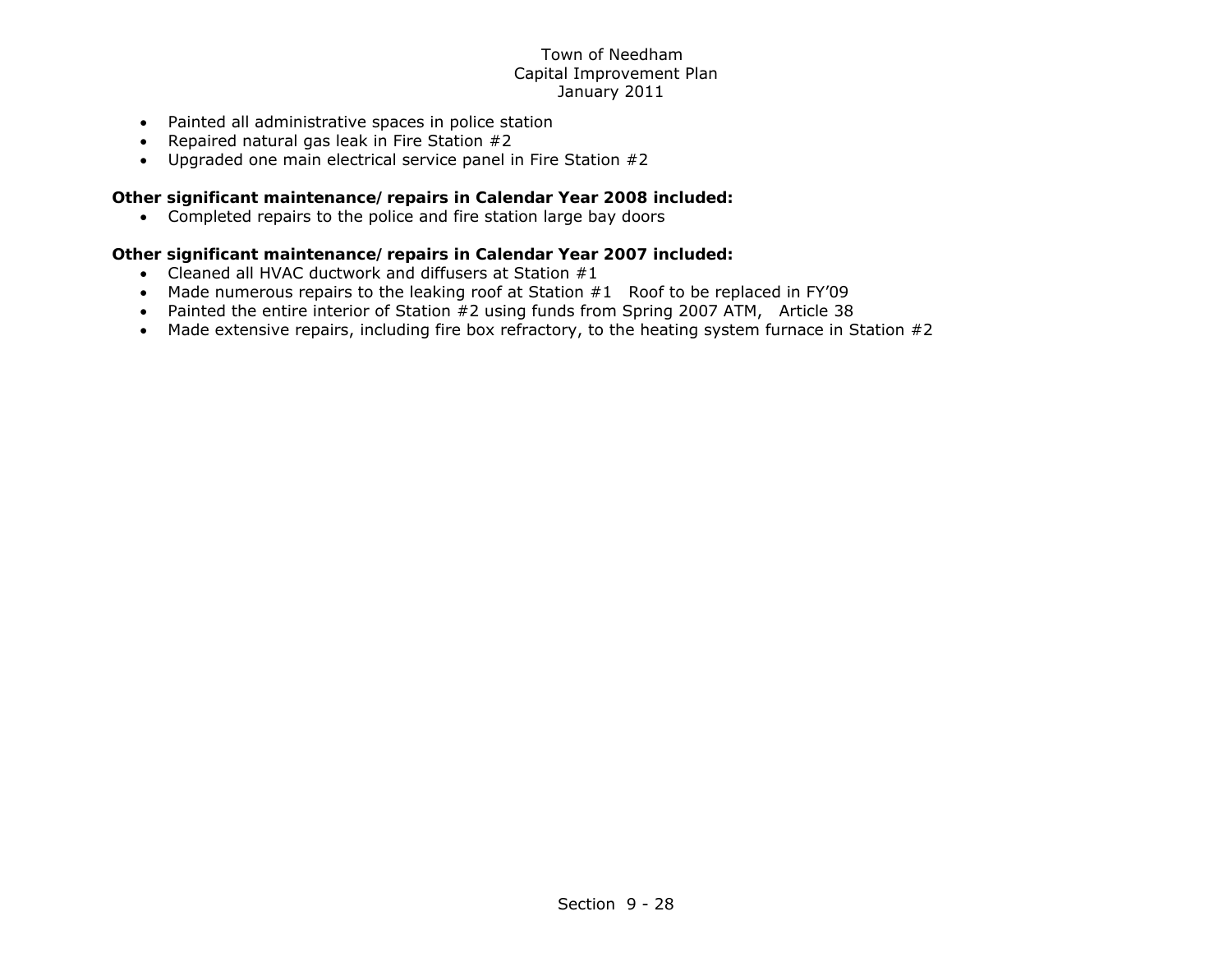**Needham Public Library 1139 Highland Avenue \_**

| Assessed Value:        | \$13,772,800                                 |
|------------------------|----------------------------------------------|
| Parcel ID:             | 199/226 0-0055-0000 0                        |
| Lot Size:              | 1.05                                         |
| Original Construction: | 1915 with reconstructed and addition in 2006 |

| <b>I dentified Future Capital Projects</b> |            |             |             |             |             |       |  |
|--------------------------------------------|------------|-------------|-------------|-------------|-------------|-------|--|
| Project                                    | FV12<br>ᅩᄼ | <b>FY13</b> | <b>FY14</b> | <b>FY15</b> | <b>FY16</b> | Total |  |
| No Requests                                |            |             |             |             |             |       |  |
|                                            |            |             |             |             |             |       |  |
| <b>Totals</b>                              |            |             |             |             |             |       |  |

| Five Year Capital Appropriation Summary |      |             |             |             |     |       |  |
|-----------------------------------------|------|-------------|-------------|-------------|-----|-------|--|
| Project                                 | FY07 | <b>FY08</b> | <b>FY09</b> | <b>FY10</b> | FY1 | Total |  |
| No Appropriations                       |      |             |             |             |     |       |  |
|                                         |      |             |             |             |     |       |  |
| <b>Totals</b>                           |      |             |             |             |     |       |  |

# *Other significant maintenance/repairs in Calendar Year 2010 included:*

• No significant repairs

# *Other significant maintenance/repairs in Calendar Year 2009 included:*

- Installed low volume ventilation system in Children's Room
- Removed the Wave in the Children's Room
- Patched and paint walls in Children's Room
- Installed cove base in Children's Room

# *Other significant maintenance/repairs in Calendar Year 2008 included:*

• Installed lights to illuminate clock tower

- Installed motorized window shades on the large windows in the main lobby area
- Set up maintenance contracts for the new ground water irrigation system, elevators, fire alarm system, HVAC chiller unit, etc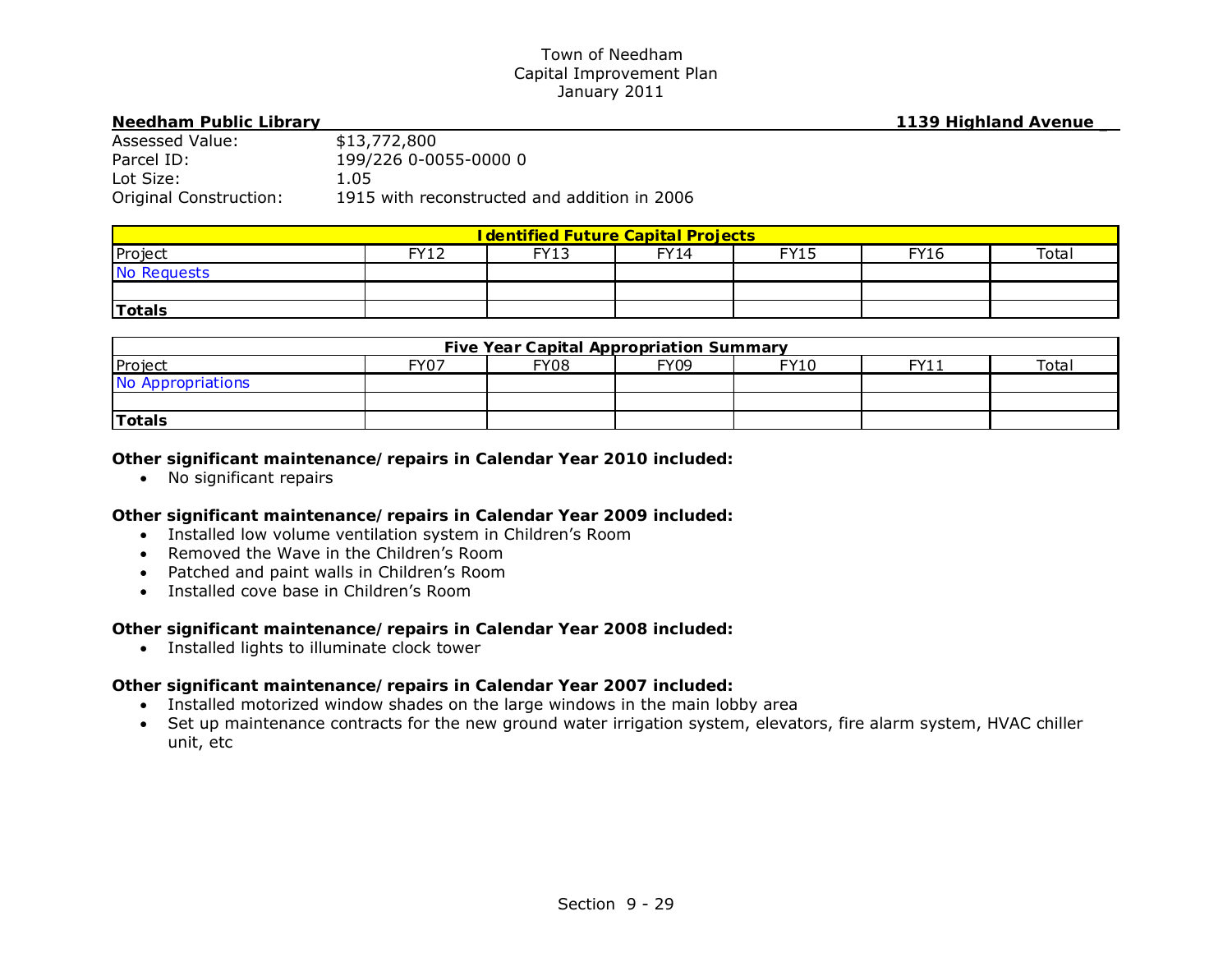# **Senior Center (New Building) To Be Determined \_ \_\_\_\_**

| <b>Assessed Value:</b>        | Information not available |
|-------------------------------|---------------------------|
| Parcel ID:                    | Information not available |
| Lot Size:                     | Information not available |
| <b>Original Construction:</b> | Information not available |

| <b>I dentified Future Capital Projects</b> |             |      |      |      |             |             |  |
|--------------------------------------------|-------------|------|------|------|-------------|-------------|--|
| Project                                    | FY12        | FY13 | FY14 | FY15 | <b>FY16</b> | Total       |  |
| New Senior Center                          | \$8,000,000 |      |      |      |             | \$8,000,000 |  |
|                                            |             |      |      |      |             |             |  |
| <b>Totals</b>                              | \$8,000,000 |      |      |      |             | \$8,000,000 |  |

| <b>Five Year Capital Appropriation Summary</b> |      |      |      |             |           |           |  |
|------------------------------------------------|------|------|------|-------------|-----------|-----------|--|
| Project                                        | FY07 | FY08 | FY09 | <b>FY10</b> | FY11      | Total     |  |
| Feasibility Study                              |      |      |      | \$49,091    |           | \$49,091  |  |
| New Senior Center Design                       |      |      |      |             | \$500,000 | \$500,000 |  |
|                                                |      |      |      |             |           |           |  |
| Totals                                         |      |      |      | \$49,091    | \$500,000 | \$549,091 |  |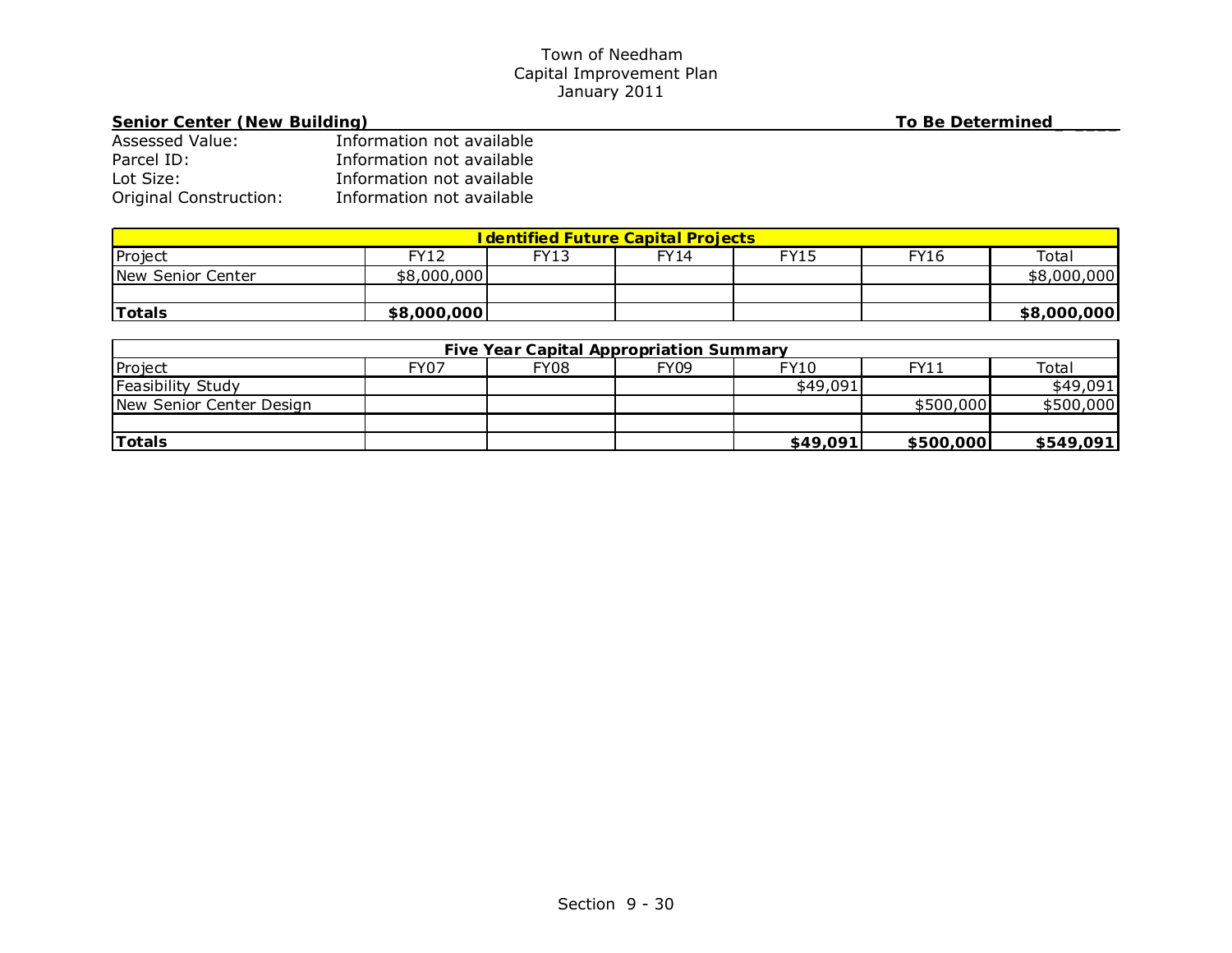| <b>Rosemary Pool Complex</b> | <b>Rosemary Street</b>                                                                        |
|------------------------------|-----------------------------------------------------------------------------------------------|
| Assessed Value:              | \$3,274,800                                                                                   |
| Parcel ID:                   | 205/01;02;03;31                                                                               |
| Lot Size:                    | 36.49 acres Includes camp and lake (lake equals 11.8 acres $+/-$ camp equals 19 acres $+/-$ ) |
| Original Construction:       | Camp 1942, Pool 1960, and Buildings 1972                                                      |

| <b>I dentified Future Capital Projects</b> |             |             |             |             |             |             |  |  |
|--------------------------------------------|-------------|-------------|-------------|-------------|-------------|-------------|--|--|
| Project                                    | <b>FY12</b> | FY13        | <b>FY14</b> | <b>FY15</b> | <b>FY16</b> | Total       |  |  |
| Renovation & Rehabilitation                |             | \$3,000,000 |             |             |             | \$3,000,000 |  |  |
| Parking Lot Improvements                   |             |             |             |             | \$2,000,000 | \$2,000,000 |  |  |
|                                            |             |             |             |             |             |             |  |  |
| <b>Totals</b>                              |             | \$3,000,000 |             |             | \$2,000,000 | \$5,000,000 |  |  |

| <b>Five Year Capital Appropriation Summary</b> |          |             |      |      |      |          |  |
|------------------------------------------------|----------|-------------|------|------|------|----------|--|
| Project                                        | FY07     | <b>FY08</b> | FY09 | FY10 | FY11 | Total    |  |
| Bathhouse                                      | \$80,000 |             |      |      |      | \$80,000 |  |
|                                                |          |             |      |      |      |          |  |
| Totals                                         | \$80,000 |             |      |      |      | \$80,000 |  |

## *Other significant maintenance/repairs in Calendar Year 2010 included:*

• Replacement of two major pumps: lift pump and circulation pump

# *Other significant maintenance/repairs in Calendar Year 2009 included:*

- Replaced two exterior doors and two handicapped doors
- DPW replaced a leaking pipe
- DPW did all the pool prep work including replacing deck boards
- Replaced light fixtures in filter room, underground storage, concession room, and handicap bathrooms
- Rebuilt center dock
- Replaced the fencing and gate around the DE pit
- Installed covering over stairs

# *Other significant maintenance/repairs in Calendar Year 2007 included:*

## Rosemary Pool Bathhouse and Pool

- Painted building exterior
- Began repairs to handicap bathrooms
- Replaced stems and handles on all showers in locker rooms; replaced the wall hydrant in Men's locker room and repaired hydrant in Women's locker room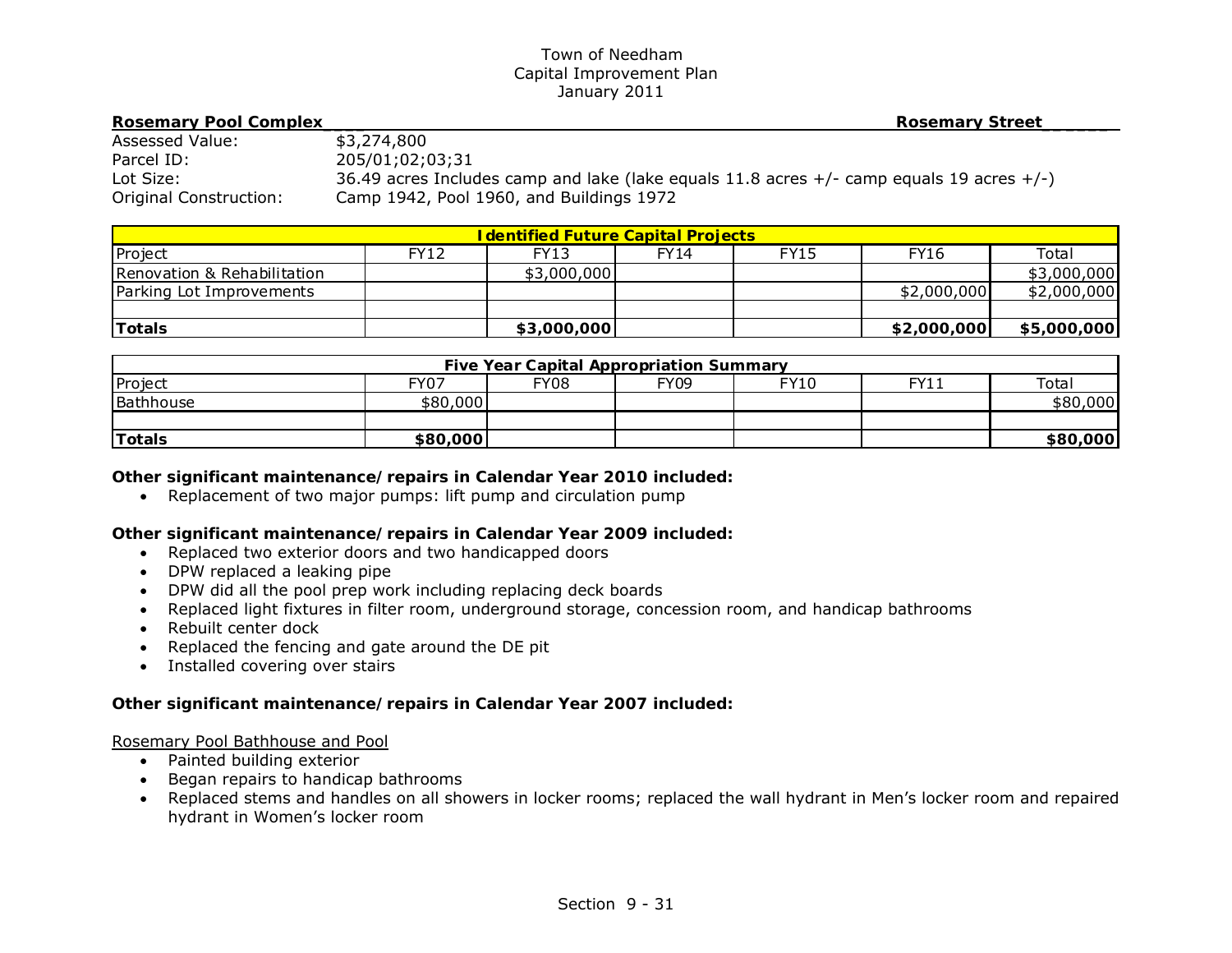- Repaired pool lift pump; researched replacement parts that are difficult to find to prepare for longer-term repair in Spring 2008
- Purchased new sump pump for pre-season maintenance
- Installed heavy duty electrical outlet for use with chemical controller
- Purchased back-up chlorine pump
- Replaced valves and tubing in two chlorine tanks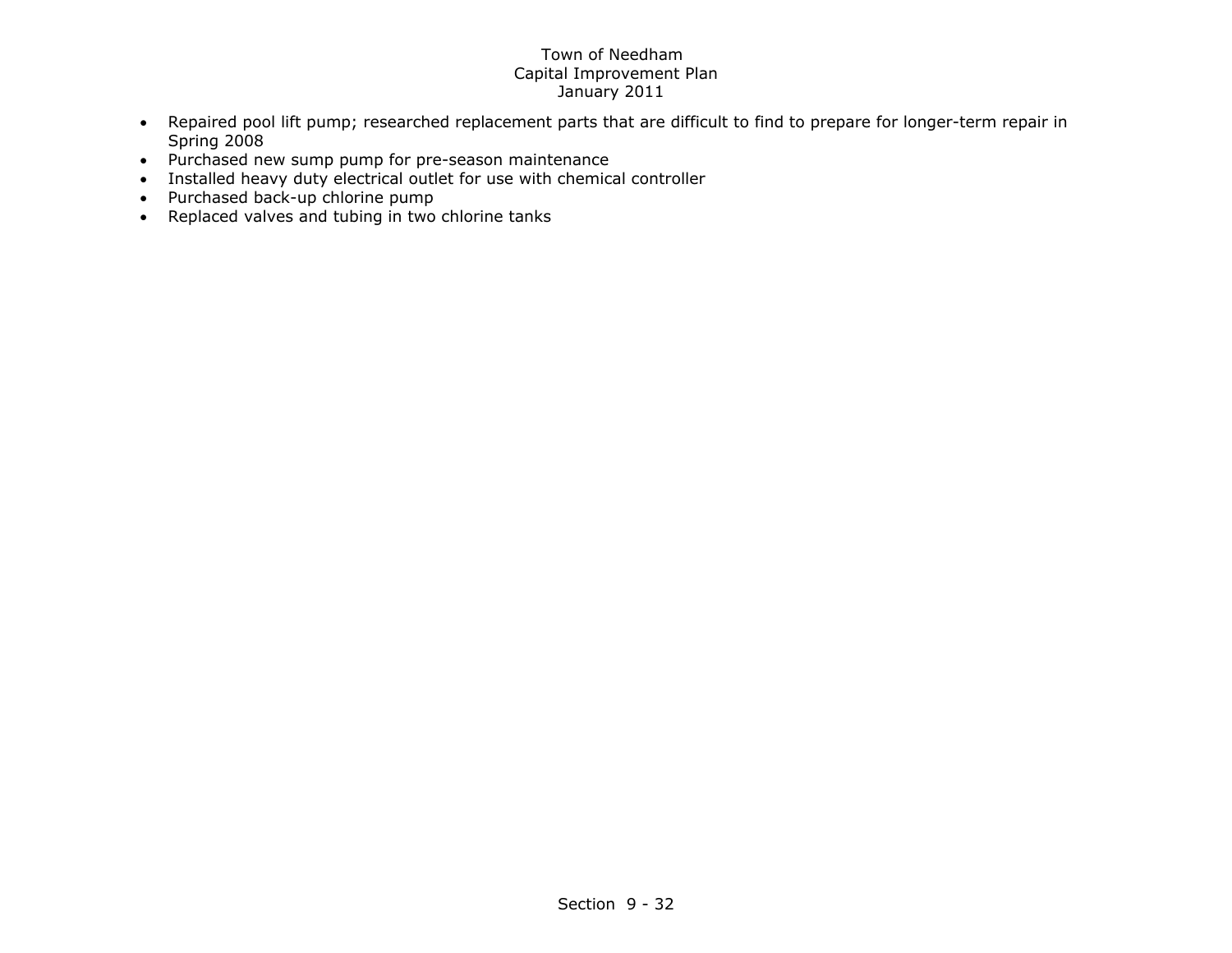## **Park Buildings**

| <b>Assessed Value:</b> | Multiple |
|------------------------|----------|
| Parcel ID:             | Multiple |
| Lot Size:              | Multiple |
| Original Construction: | Multiple |

| <b>I dentified Future Capital Projects</b> |             |             |             |             |              |              |  |  |
|--------------------------------------------|-------------|-------------|-------------|-------------|--------------|--------------|--|--|
| Project                                    | <b>FY12</b> | <b>FY13</b> | <b>FY14</b> | <b>FY15</b> | <b>FY16</b>  | Total        |  |  |
| <b>Athletic Facility Improvements</b>      | \$137,500   | \$207,500   |             | \$1,633,200 | \$175,000    | \$2,153,200  |  |  |
| Cricket Bldg                               |             | \$575,000   |             |             |              | \$575,000    |  |  |
| DeFazio Parking Lot & Tot Lot              |             |             |             |             | \$10,000,000 | \$10,000,000 |  |  |
| McCracken Camp                             |             | \$50,000    | \$100,000   | \$220,000   |              | \$370,000    |  |  |
| Needham Reservoir Trail                    |             |             |             | \$50,000    | \$150,000    | \$200,000    |  |  |
| Mills Field                                |             |             | \$190,000   |             |              | \$190,000    |  |  |
| Newman School Trail                        |             |             | \$50,000    | \$100,000   |              | \$150,000    |  |  |
| Playground Structures                      | \$25,000    | \$100,000   |             |             |              | \$125,000    |  |  |
|                                            |             |             |             |             |              |              |  |  |
| Totals                                     | \$162,500   | \$932,500   | \$340,000   | \$2,003,200 | \$10,325,000 | \$13,763,200 |  |  |

| <b>Five Year Capital Appropriation Summary</b> |             |          |             |             |           |           |  |
|------------------------------------------------|-------------|----------|-------------|-------------|-----------|-----------|--|
| Project                                        | <b>FY07</b> | FY08     | <b>FY09</b> | <b>FY10</b> | FY11      | Total     |  |
| Athletic Facility Improvements                 |             |          |             | \$107,200   | \$103,600 | \$210,800 |  |
| <b>Claxton</b>                                 |             |          |             |             | \$30,598  | \$30,598  |  |
| Cricket & Mills                                | \$33,000    |          |             |             |           | \$33,000  |  |
| Memorial Park Bleachers                        |             |          |             |             | \$43,000  | \$43,000  |  |
| Park Fences                                    |             | \$52,500 |             |             |           | \$52,500  |  |
| Tennis Court Improvements                      |             |          | \$150,000   |             |           | \$150,000 |  |
| Water Bubblers                                 |             | \$22,000 |             |             |           | \$22,000  |  |
|                                                |             |          |             |             |           |           |  |
| <b>Totals</b>                                  | \$33,000    | \$74,500 | \$150,000   | \$107,200   | \$177,198 | \$541,898 |  |

*Other significant maintenance/repairs in Calendar Year 2010 included:* 

• Repainted traffic markings

*Other significant maintenance/repairs in Calendar Year 2008 included:* 

Park Buildings

• Roof repairs to Claxton Park building